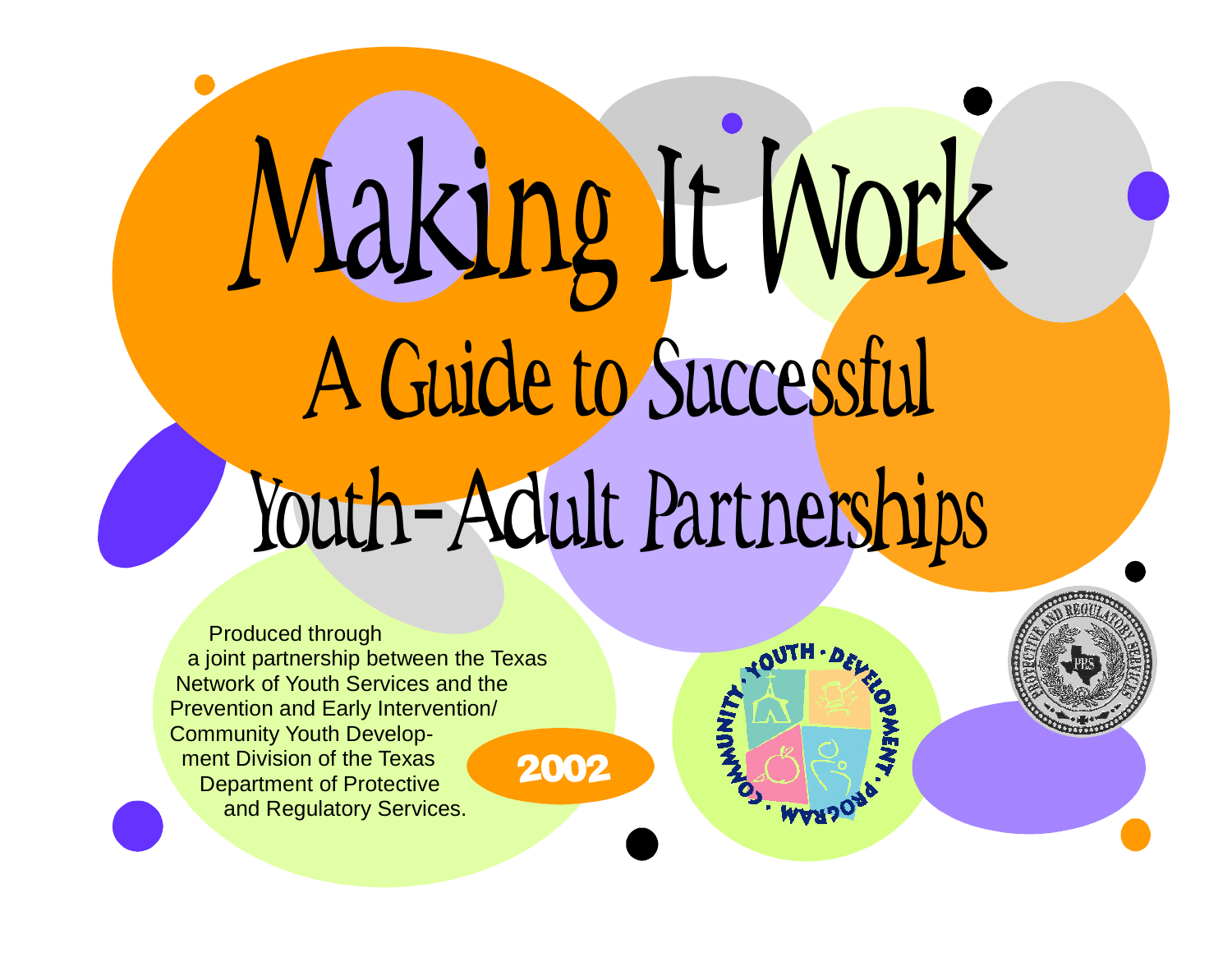# About This Guide…

As many of us know from personal and professional experience, forming beneficial partnerships is often <sup>a</sup> challenge — even when all of the goals between the partners are well matched. This guide is designed to help you analyze your ideas about partnerships, specifically partnerships between young people and adults.

The concept of partnering WITH youth most likely represents <sup>a</sup> fundamental shift in our relationships with young people. No longer are they the clients we work "at" — they become full and active participants in the planning, delivery and evaluation of services. They are full partners that bring fresh perspectives, energy and talents to the table.

This guide will highlight the many ways that youth and adults can become partners, the levels of partnerships, and what it takes to form and sustain these partnerships.



# Table of Contents

| The Fundamentals of Youth-Adult Partnerships | $\overline{2}$ |
|----------------------------------------------|----------------|
| <b>Forming Youth-Adult Partnerships</b>      | 4              |
| <b>Barriers to Youth-Adult Partnerships</b>  | 6              |
| <b>Sustaining Youth-Adult Partnerships</b>   |                |
| <b>Partnership Tool Kit</b>                  | 11             |
| <b>Resources</b>                             | 19             |
| Bibliography                                 | 20             |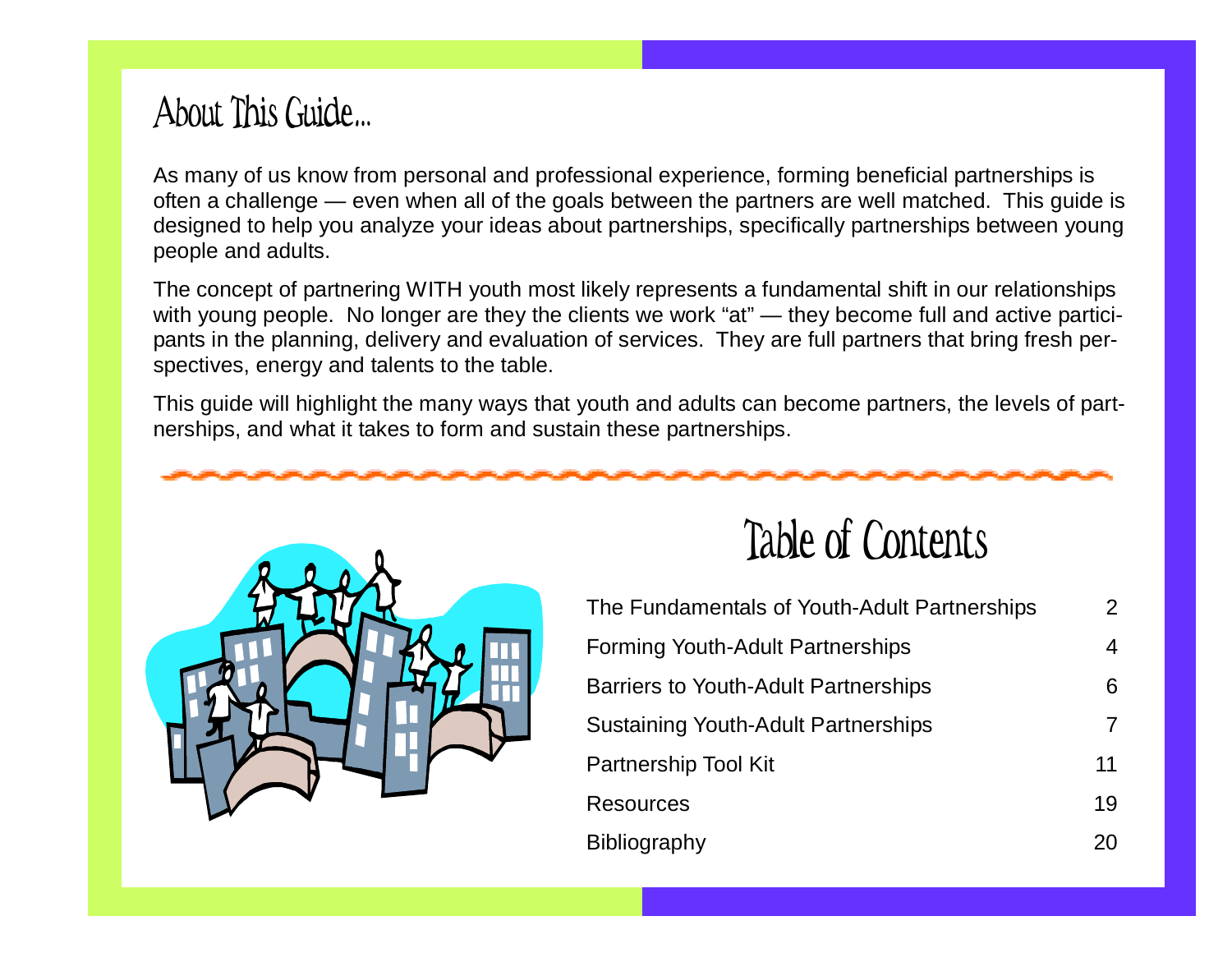# The Fundamentals of Youth-Adult Partnerships

A true partnership exists when each person has the opportunity to make suggestions and decisions, and when everyone's contribution is recognized and valued. A youth-adult partnership exists when adults see young people as full partners on issues facing youth and the programs and policies that affect youth.

Unfortunately, we live in <sup>a</sup> society that does not give young people many opportunities to make their own decisions. The idea that children should be seen and not heard is still common for many adults. Add to this the media's representation of young people as criminals, slackers, selfish and disinterested — with this much bad press, it's no wonder that young people are underutilized!

You will discover (if you haven't already) that when given a proper forum, today's young people are full of ideas and energy to make positive change in their communities, schools and families. As the accepted "leaders" in society, it is often up to adults to create these opportunities for young people to show their talents and concern for their society.

If these opportunities are merely for show, young people will know it because they are looking for genuine ways to contribute. Tokenism is <sup>a</sup> level of youth involvement, but it holds very little purpose or meaning for those involved.

To be effective partners, adults must respect and have confidence in youth. If they are truly sharing the power

to make decisions with young people, it means adults are letting go of their traditional roles, listening rather than telling, and working <u>with</u>, rather than <u>for</u> youth. Giving young people the authority to make decisions and <sup>a</sup> platform to share their opinions is <sup>a</sup> way to show respect.

All parties involved must be adequately prepared before entering into youth-adult partnerships. This often means that youth and adults must let go of their stereotypes about one another. Furthermore, youth-serving organizations must embrace the notion that their programs are accountable to young people. Not getting the input of young people about <sup>a</sup> youth program is like launching <sup>a</sup> new soap product without testing it to see if it cleans! Programs cannot be fully effective without the ideas and energies of the intended audience.

While there is little research on the benefits of youthadult partnerships, there is evidence that these relationships help bolster <sup>a</sup> young person's protective factors, including mastery, compassion and health. Research also supports the notion that young people are more resilient when they feel like they have an impact on their own lives, the environment and on others.

To establish reasonable expectations, adults should consider a young partner's assets, what they will contribute to the partnership, and their willingness to mentor and train youth when the youth needs it.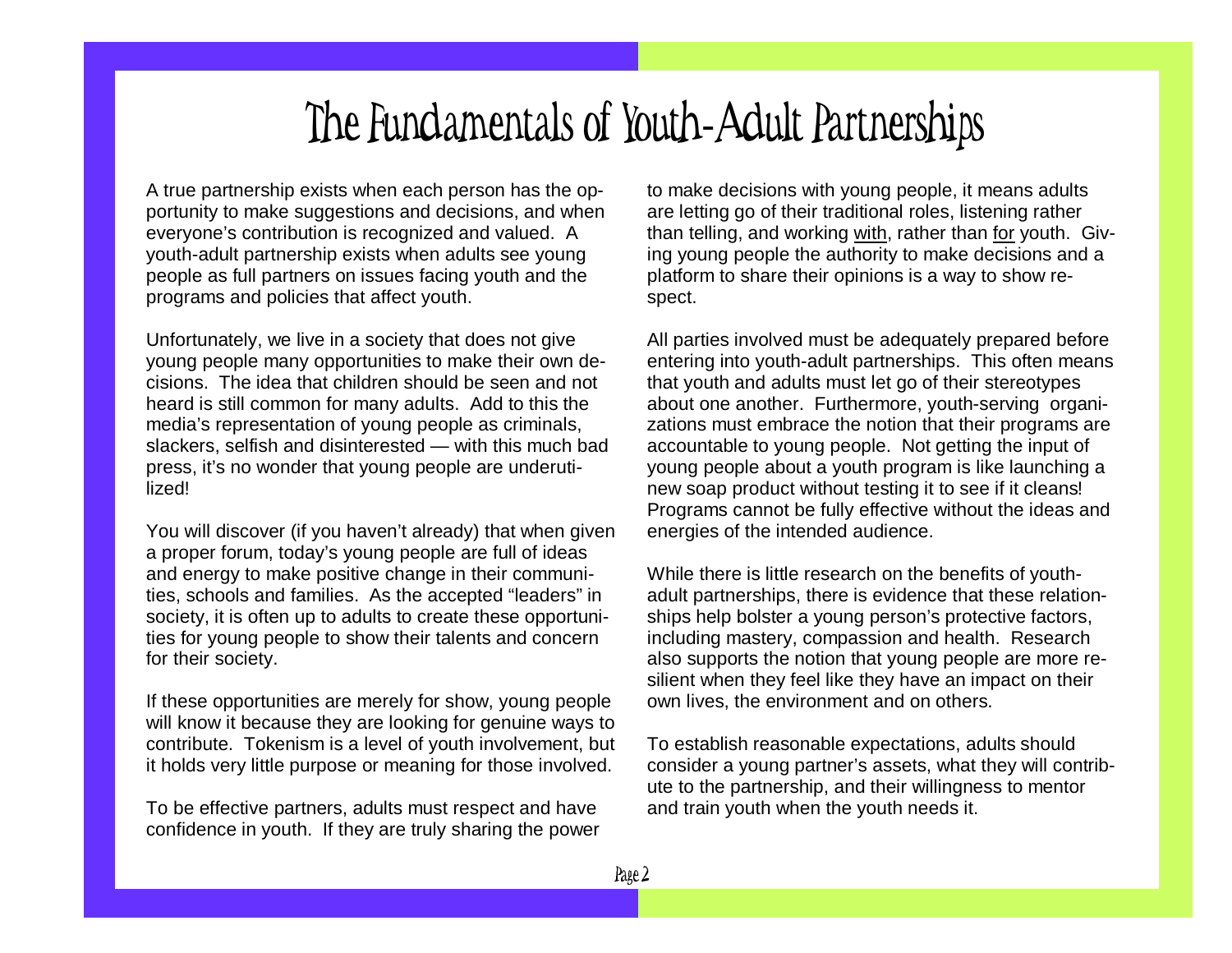So, why do organizations and programs decide to form youth-adult partnerships? The following is a list of some of the reasons; do you have others?

- To obtain a youthful perspective, especially because it differs from th at of anadult's
- To create diversity within a decision-making group
- To fulfill a sense of responsibility about providing young people with opportunities to develop skills and experience
- To provide representation to a decision-making body, particularly if the organization is youth-focused
- To recruit specific knowledge, skills or expertise held by young people in general or by individual youth
- To acknowledge that participation is a fundamental right for all people, regardless of age.

from the vision of one person — youth or adult. Adults who vince an organization to look at the potential rewards of Partnerships can grow out of an organization's mission or understand the value of these partnerships can help conbringing youth to the table. Why do adults want to share their power with young people? Because there are benefits for adults in partnerships too! Adults get to:

- Experience the competence of youth first-hand and begin to perceive young people as legitimate, crucial contributors
- Enhance their commitment and energy by working with y outh
- Gain confidence in their ability to work and relate to y outh
- Become more attuned to the needs and concerns of youth, understand programming issues and gain a strong er connection to th ecommunity
- Receive fresh ideas from a different perspective
- Reach a broader spectrum of people
- Develop more appropriate and responsive services
- S h are k n o wle d g e
- **Increase creativity**
- Break down stereotypes about youth and adults

 $\ddot{\phantom{a}}$ of the partnership. Adults may be role models, trainers, guides/advisors, cheerleaders, and workers/resources; and youth may be researchers, promoters, messengers/ Youth-Adult partnerships come in many shapes and forms, and the roles played by youth and adults vary by the needs advocates, spirit raisers, and active participants. Young people have played many roles in partnership with adults, in clu din g:

- Advisors/Consultants
- Political Lobbyists/Activists
- Grant Makers
- Board Members
- Service Providers

assess the needs of the organization to determine what type There are many ways to come together, and it's important to of p artnership and tale ntsaredesired.

A good tool to assess organizational readiness is the checklist provided in the "Partnership Toolkit" section of this guide (pages 13-16). This checklist, based on Youth on Board's

"14Points: Successfully In volving Youth in Decision Making," can help organizations uncover hidden is sues, h elp define ta sksand guide their commitment to forming partnerships with young people. Evaluating all of this before young people are brought to the table will save much time and e n erg y.

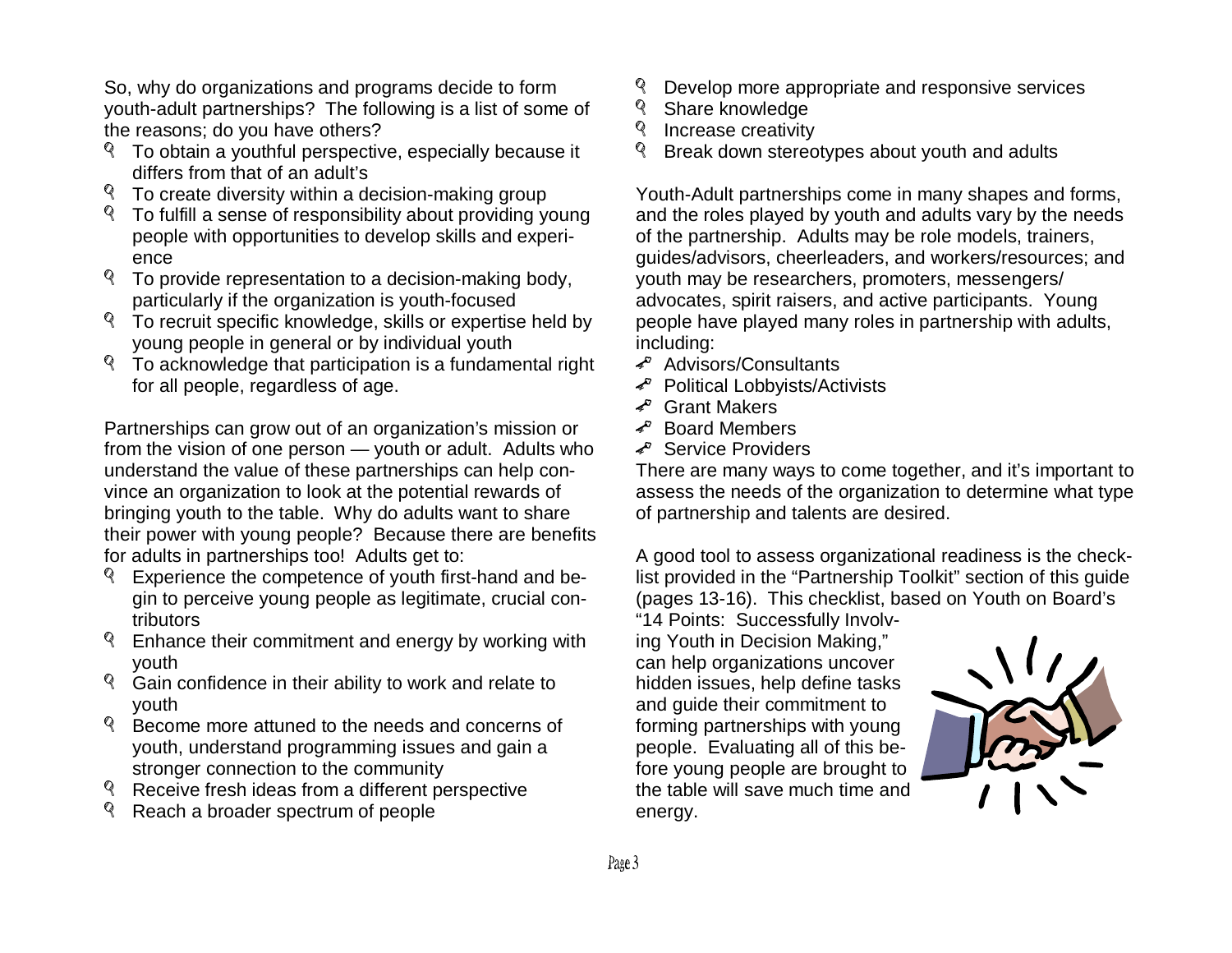# Forming Youth-Adult Partnerships

In all of life's lessons, it is crucial that we are given the opportunity to take risks, learn and even fail. Youth are rarely given opportunities to make decisions before they turn eighteen, the age at which the vast majority of our society believes young people are capable of making their own choices. If adults expect young people to suddenly blossom into responsible and confident young adults, they must take the initiative to prepare them – that is, adults must step back in order for young people to step up!

There are three conditions that should be met before embarking on <sup>a</sup> youth adult partnership:

- Adults need to be willing to share their power and responsibility with young people
- Young people need to be willing to take on responsibility
- •Both need skills to successfully work together

To reach this point, organizations should consider the following to determine how to involve young people:

- Do we want to obtain input from as many young people as possible?
- How much ownership do we want young people to have?
- Do we want <sup>a</sup> one-way or two-way information flow?
- • Do we need in-depth or more superficial exploration of youth issues?
- Do we have the resources to designate specific people to support and guide young participants?
- • How can we achieve the best outcomes for our organization and our youth participants?

To prepare for partnerships, organizations should strive to put the following into action:

- 1. Treat young people the same way they treat adults. This means putting all preconceived notions of young people to the side and allowing them the opportunity to shine. There are countless stories of young people rising up to lead successful campaigns for the environment, animal rights, and against drinking and driving.
- 2. Make <sup>a</sup> long-term commitment to involve youth. A young person's experience with your organization may have long-lasting effects. If the organization's intent is to involve young people because it's just <sup>a</sup> good idea, they will feel alienated and not taken seriously. Recruiting new youth becomes difficult when past partners have spoken poorly about their experience.
- 3. Involve youth from the beginning. If <sup>a</sup> new program is under consideration, youth should be invited to help design and critique it before it is launched. This also provides an opportunity for youth to define roles of ongoing participation related to the program.
- 4. Involve <sup>a</sup> diverse group of young people, not just the stars. Traditional youth leaders are obvious, but <sup>a</sup> less obvious young person may have <sup>a</sup> passion for your cause, <sup>a</sup> better perspective of the issue, and <sup>a</sup> huge willingness to participate.
- 5. Develop <sup>a</sup> clear vision that embraces youth-adult partnerships. Determine the level of current support of partnerships and work to increase it.
- 6. Involve parents and caregivers to make it easier for youth to participate. If other adults are invested, the commitment level of the young person increases.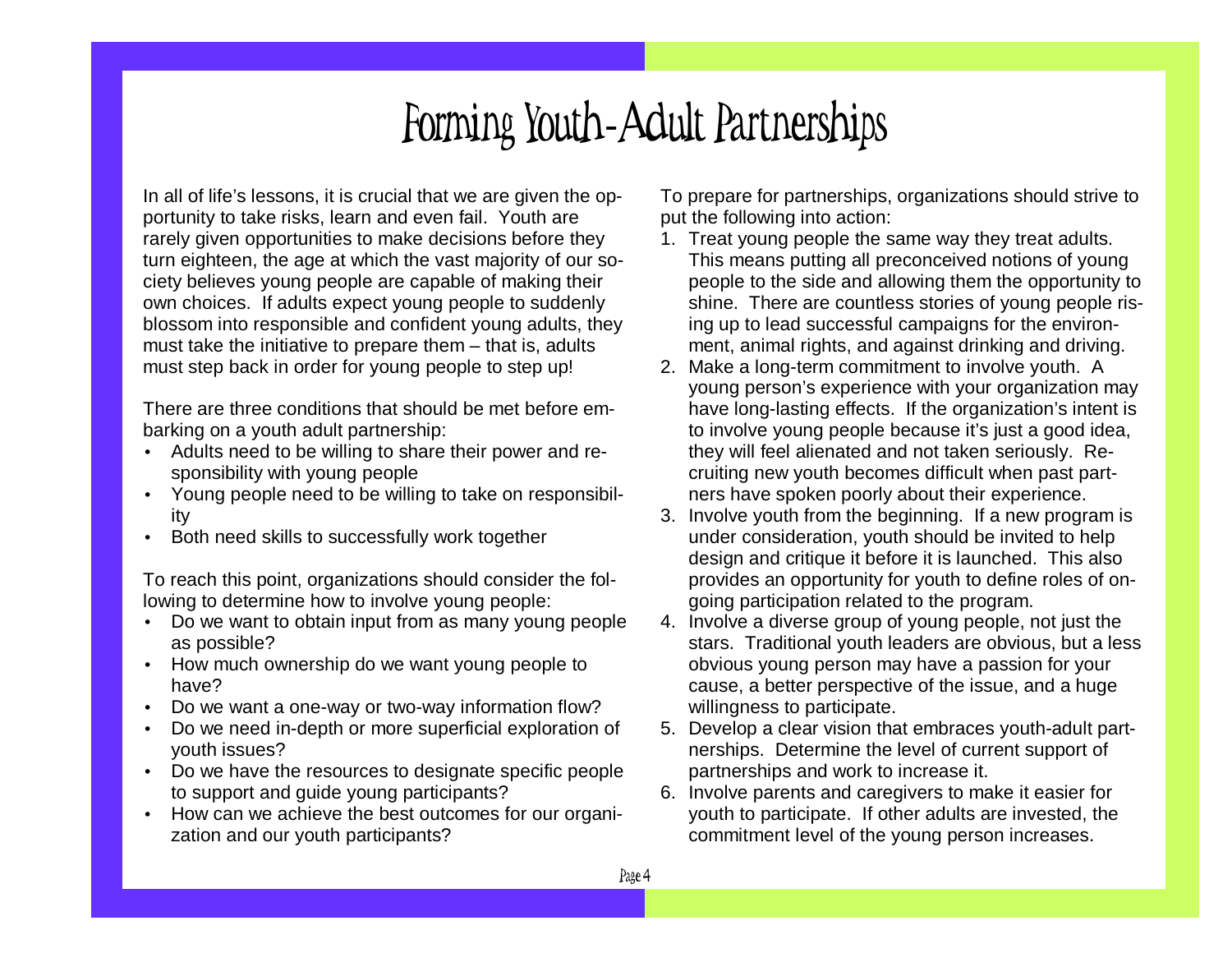- 7. Have a staff person dedicated to working with the p artners– to re cruit, train andsup p ort them.
- 8. Provide youth with meaningful ways to participate. They will not be content to complete meaningless projects. Assign youth to committees and assign tasks that make their participation meaningful. Otherwise, you lose their trust and patience. Youth are busy with other commitments; do not waste their time.
- 9. Recruit at least two young people to work in partnership with adults. Youth are naturally intimidated by adults -- having a peer nearby can help boost their confidence. Also, re member it isunreasonable to expect one youth to represent all other y outh.
- 10. If possible, provide youth with a space of their own.
- 11. Check attitudes constantly. Most partnerships with youth fail because of bad adult attitudes rather than a lack of aptitude. If there is adult resistance, young people will know this and their determination will fade. Remain willing to work at and grow the relationship.

A good way to test your group's position on youth participation is the inventory of adult attitudes, developed by Bill Lofquist and located in the Toolkit section. Lofquist's "Sp ectrumof Attitudes" theory defines three le velsof attitudes toward youth:

- Youth As Objects;
- Youth As Recipients; and
- Youth As Partners.

These levels can help determine the appropriate amount of youth involvement and identify the adults who are willing to work with and see young people as significant partners.

# Ladder of Youth Participation

Maximum Youth Involvement/



Actions are initiated and directed by youth Youth initiate, but share decisions with Adults Youth and Adults initiate and direct actions Adults initiate, but share decisions with Youth Youth are consulted and informed Youth are informed and assigned tasks Youth are tokens; may be asked for ideas Youth are used as decorations for the program Youth are used to communicate adults' messages

Minimum Youth Involvement/ Y o uth A s O bje cts

Once a clear idea of the type of partnership is formed, the organization should begin to select and recruit youth partners (if they don't seek out the organization first!). Young people should be recruited not simply for their age, but for the contributions they can make as individuals. Every person, at all ages, has opinions and expertise to offer to others. If this value is held from the outset, the young person's experience will be most meaningful.

The attributes sought should reflect the needs of the organization and fill the gaps in the existing leadership. It is helpful if the organization provides a profile of the type of person needed for their project or board. This will clearly identify the skills needed, the purpose of the position and the goals that the participants will plan to achieve.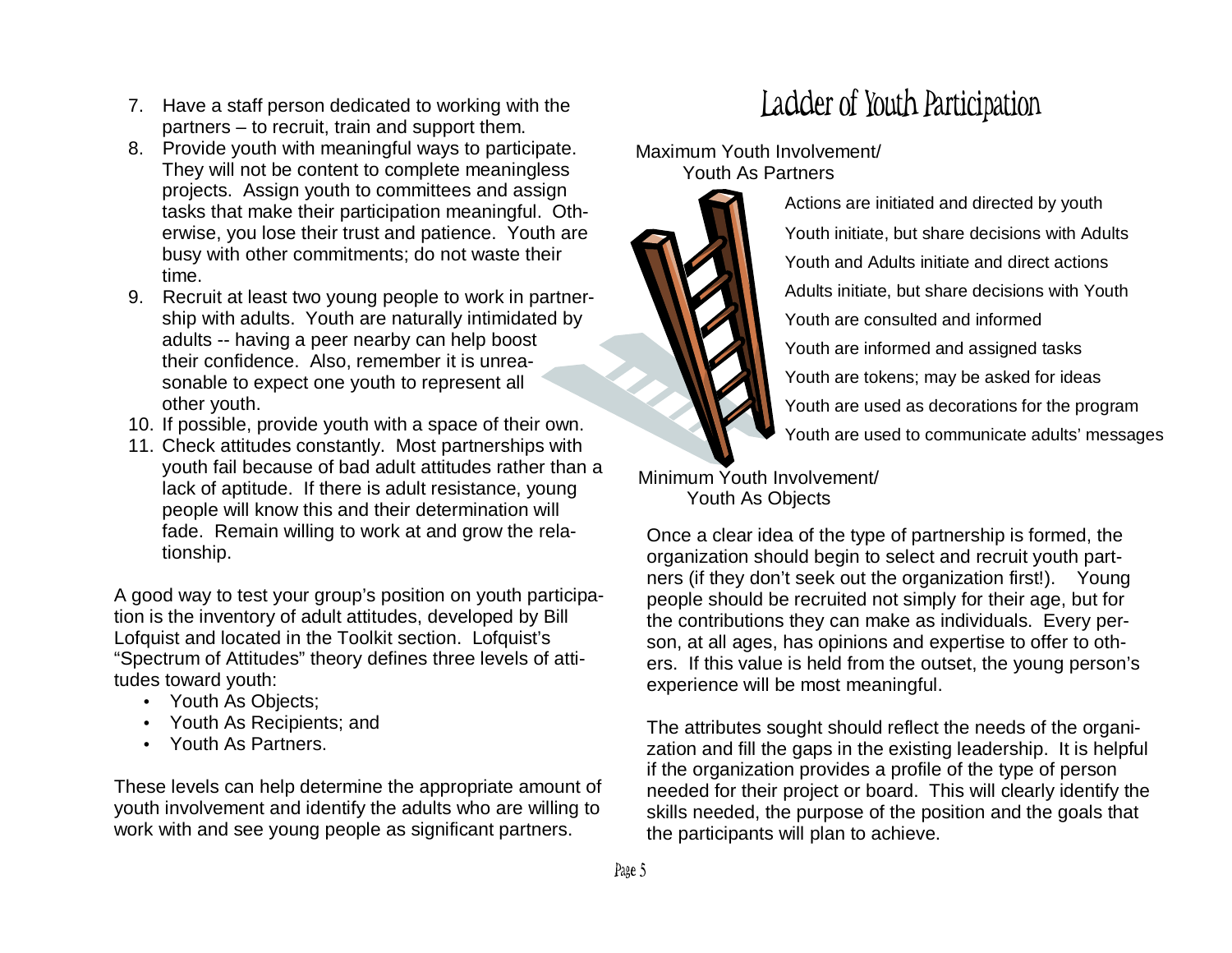### B arriers to Yo uth - Adult Partnerships

One of the most prominent barriers to successful youthadult partnerships is the attitudes that both young people and adults hold about one another. Fortunately, the process of working together is a great way to overcome these attitudinal barriers.

The Innovation Center for Community and Youth Development offers an interesting list provided by young people and adults. When asked, "What is the greatest challenge a young person/adult brings in their ability to effectively work with adults/youth?," the responses included:

| Adult list about Youth                    | Youth list about Adults                        |
|-------------------------------------------|------------------------------------------------|
| Information overload                      | Selfish                                        |
| Black and white thinking                  | Won't admit they are wrong                     |
| Patience for planning; time in<br>general | Power; do it by themselves, no youth<br>needed |
| Economics                                 | Want opinions but shun ideas                   |
| Lack of experience                        | Think that age creates power                   |
| Peer pressure and priorities              | Expectations                                   |
| Conflicting adult expectations            | Can't handle youth growing up                  |
| Being heard and accepted                  | Rules are rules                                |
| Dropping the ball                         | Don't remember how they were                   |
| Follow through                            | Stress on winning too much                     |
| Youth as partners                         | Too involved with adults, not kids             |
| Strong desire for independence            | Won't apologize                                |

Many barriers are logistical and organizational in nature. These barriers prove that good intentions are not enough to create genuine partnerships. What is a barrier to a young person, is not necessarily a barrier to an adult, and vice versa.

Barriers that can be addressed and remedied include:

- Schedule of Meetings it may be necessary to schedule meetings in the evenings or on weekends to accommodate young peoples' class schedules and other commitments. Compromise is the key to working this out, as schedules are hectic for everyone.
- Transportation meetings should be held at accessible locations whenever possible and if transportation for youth cannot be arranged otherwise. Ideally, the organization will also provide reimbursement for these expenses for youth.
- Food—c arefully c hoos emeals that areaffordable for young people, or plan to pay for their meals. Youth should not be excluded from a group dinner because th e y c a n n ot afford it.
- Equipment and Support young volunteers, staff, peer educators should have the same equipment as their adult counterparts. Failure to do this conveys to the youth that they are not as important as adults to your organization.
- Procedures and Policies appropriate policies should be in place to guide certain aspects of youth-adult partnerships, keeping in mind young peoples' need for independence. This includes such things as how overnight travel will be arranged, consent forms required for participation, and address the legal liability of the org anization.
- $\mathbb{Q}$ Training — as staff often require cultural competency training, they may also need to gain insight into ways to effectively work with young people as partners. Every staff person should make efforts to make each and every young person feel valued.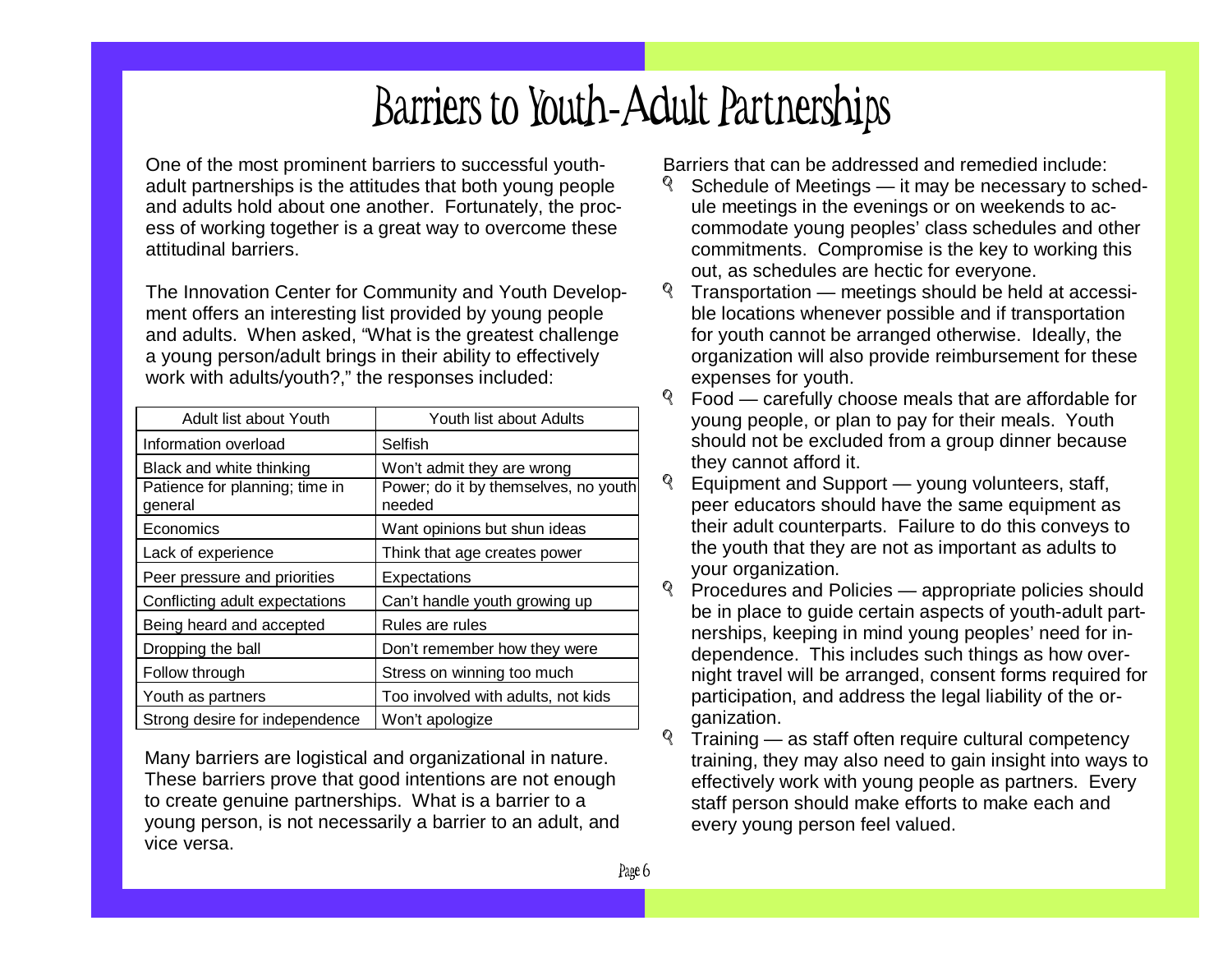### Sustaining Youth - Adult Partnerships

It is a challenge to sustain effective, genuinely collaborative youth-adult partnerships. Successful partnerships have some important elements in common. Effective partnership s:

- •• Establish clear goals for the partnership. The youth and the adults must understand what their roles and responsibilities will be in achieving the goals.
- Share the power to make decisions. If youth have no power to make decisions, their participation is not one of p artn ers hip.
- Get the highest levels of the organization to fully commit to youth's participation in the organization's work.
- EEnsure that each adult and young person enters the partnership with a clear understanding of everyone's roles and responsibilities. Not all adults will want to work with youth and not all youth will want to work with adults in a partnership capacity.
- Are selective. Young people vary widely in their development and in their readiness and willingness to assume responsibility. Being clear about the goals of the partnership and the roles that youth will play will help in identifying young people who are committed, reliable, and effective. At the same time, effective partnerships are selective about adult participants. The adults must believe that young people are assets and be willing and able to advocate on behalf of youth when stereotyping or negative assumptions about teens arise.
- •• Provide capacity building and training. Effective partnerships don't set young people up for failure by throwing th em into situations for <sup>w</sup>hich th ey arenot prepared. Youth may need training in communication, leadership, assertiveness skills, interviewing, etc., as

well as in specific areas of expertise. Similarly, effective partnerships don't set adults up for failure by throwing th em into situations for <sup>w</sup>hich th ey arenot prepared. Adults may need training in communication, collaborative work, interviewing, or working with youth.

- •• Are aware that different styles of communication do not imply disrespect, disinterest, or different goals and expectations. Youth and adults say that the best way to resolve conflicts that arise out of different communication styles is to ask questions when one does not understand what is being said or why it is being said. Keeping the common goal in mind can also help resolve conflicts arising out of different communication style s.
- •• Value youth's participation and what they bring. Effective partnerships hold high expectations for participating youth and are not afraid of holding youth accountable for their responsibilities.
- •• Value adults' participation and what they bring. Adults frequently offer the partnership knowledge, experience, and access to resources. Effective partnerships guard against discounting potential adult allies, assuming that all adults hold negative stereotypes about youth, or believing that adults will have nothing of value to contribute to a program intended for youth.
- •• Include room for growth – next steps. Where can youth and adults go next? For example, peer education programs are often great vehicles for empowering young people and helping them develop important skills. However, these programs seldom include opportunities for adv anc ement or for p eer educ ators toas s umemore responsibility over time. Effective programs ensure that youth and the adults who work with youth have oppor-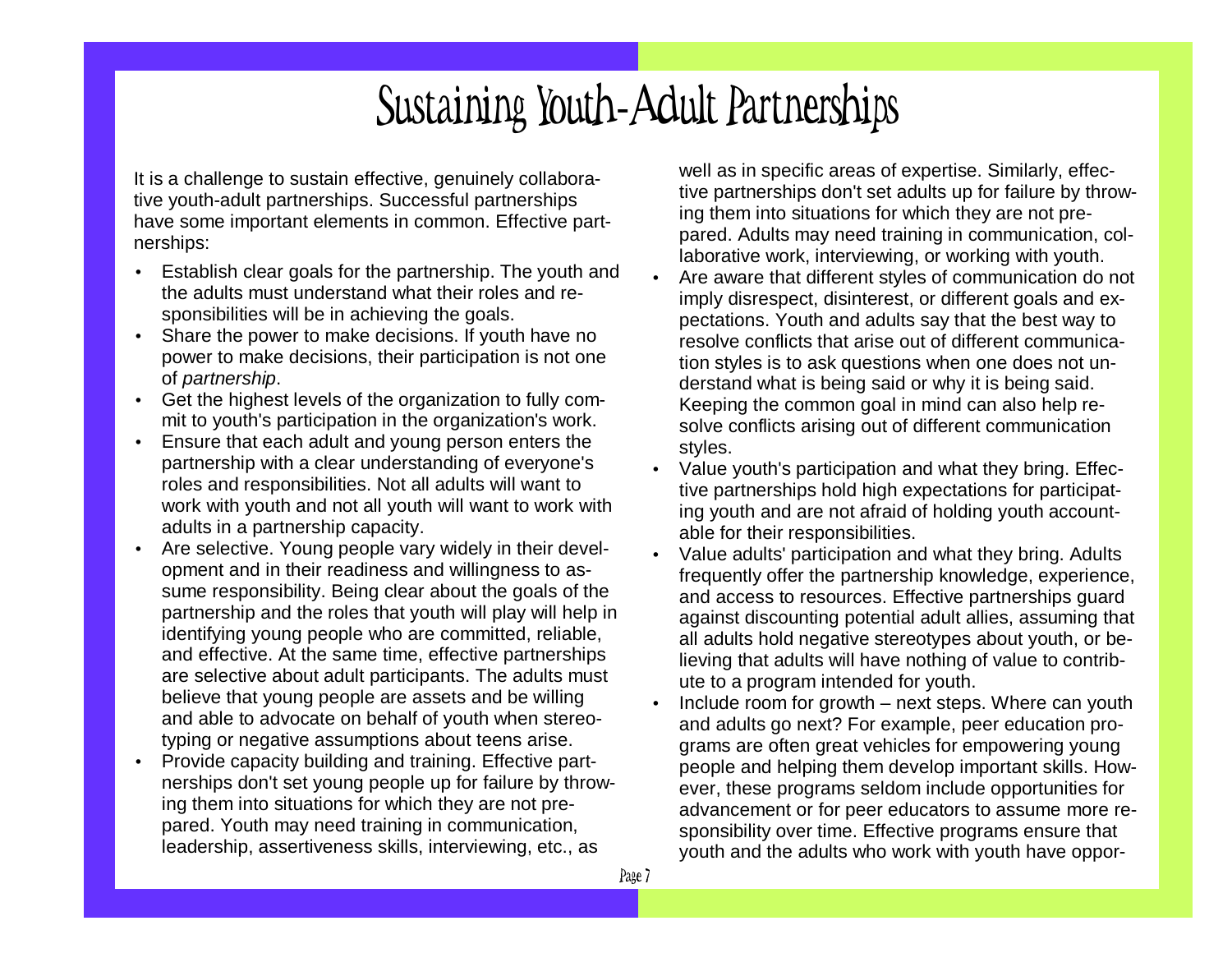tunities for advancement. Both youth and adults will have valuable experience and insights to bring to more senior positions in the organization.

• Remember that youth have other interests and priorities. Too often, adults will enthusiastically enlist the participation of a particularly effective and articulate young person in an overwhelming number of obligations and commitments. Check in often with partnership youth to ensure that they are taking on only as much as they can manage without neglecting other important aspects of their lives, such as family, friends, and education. Try to assist youth in recognizing when it is wise to say, "No," and support their decisions.

Youth-adult partnerships have much to offer youth, adults, and organizations that participate in them. Effective partnerships may be difficult to achieve. However, the benefits they offer are wide-ranging and significant. The first step is to ac knowledge that youth have value and that their contributions have value. Commitment to youth's rights and <sup>a</sup> determination to recognize their rights and to hear their voices is the begin ning of building effective youth-adult partnerships.

### What do young people need to know about working with <u>adults?</u>

- 1. Most adults have good intentions. Remember they are not used to working in partnership with young people.
- 2. Criticism doesn't necessarily mean condescension or that an adult doesn't value your contribution. It may mean the adult is treating you the same way he/she would an adult colleague. Remember that adults are used to critiquing

| <b>Share Deci-</b><br>sion Making    | Give youth opportuni-<br>ties to decide                   | Active in decision<br>making process   | Problem solve-<br>work together                        | Find youth inter-<br>ests                     | Task-orientated/<br>goal setting              | Don't tell-<br>offer options | Youth Advi-<br>sory Boards | Youth-focused<br>Advertising |
|--------------------------------------|-----------------------------------------------------------|----------------------------------------|--------------------------------------------------------|-----------------------------------------------|-----------------------------------------------|------------------------------|----------------------------|------------------------------|
| <b>Promote Mu-</b><br>tual Respect   | Non-judgmental;<br>avoid stereotypes                      | All people are inher-<br>ently worthy  | Equality between<br>youth and adults                   | Environments<br>conducive to<br>mutual growth | Accept person;<br>accept/reject be-<br>havior |                              |                            |                              |
| <b>Make it Fun</b>                   | Recreation-quality<br>activities together                 | Community activities,<br>sports, etc.  | Allowing youth to<br>be themselves                     | Adult interaction<br>with youth               |                                               |                              |                            |                              |
| Communi-<br>cate Openly              | Communication be-<br>tween adults and<br>youth            | Communication-<br>listen actively      | Clarify roles-adult<br>as teacher, youth<br>as student | Be flexible-<br>avoid overreact-<br>ing       | Be receptive-<br>youth-adult                  |                              |                            |                              |
| <b>Empower</b><br><b>Each Other</b>  | Reinforce self-<br>esteem, establish<br>mutual confidence | <b>Release Power</b>                   | Encouragement-<br>be supportive                        | Adult support of<br>youth                     | Opportunity-<br>learn from one<br>another     |                              |                            |                              |
| Validate<br>Contribu-<br>tions       | Recognition-giving<br>and getting                         | Establish incentives<br>and rewards    |                                                        |                                               |                                               |                              |                            |                              |
| <b>Build Trust</b>                   | Be consistent-in<br>support, rules and<br>enforcement     | Get commitment from<br>youth & adult   | Trust-be account-<br>able to your word                 | Clarify rules-<br>set boundaries              |                                               |                              |                            |                              |
| <b>Provide Role</b><br><b>Models</b> | <b>Mentors</b>                                            | Role Model-practice<br>what you preach | Guest speakers-<br>innovative teaching                 |                                               |                                               |                              |                            |                              |
| <b>Be Yourself</b>                   | Model competency,<br>model respect                        |                                        |                                                        |                                               |                                               |                              |                            |                              |

### WHAT ARE THE PRACTICAL WAYS WE CAN CREATE AND SUSTAIN YOUTH-ADULT PARTNERSHIPS?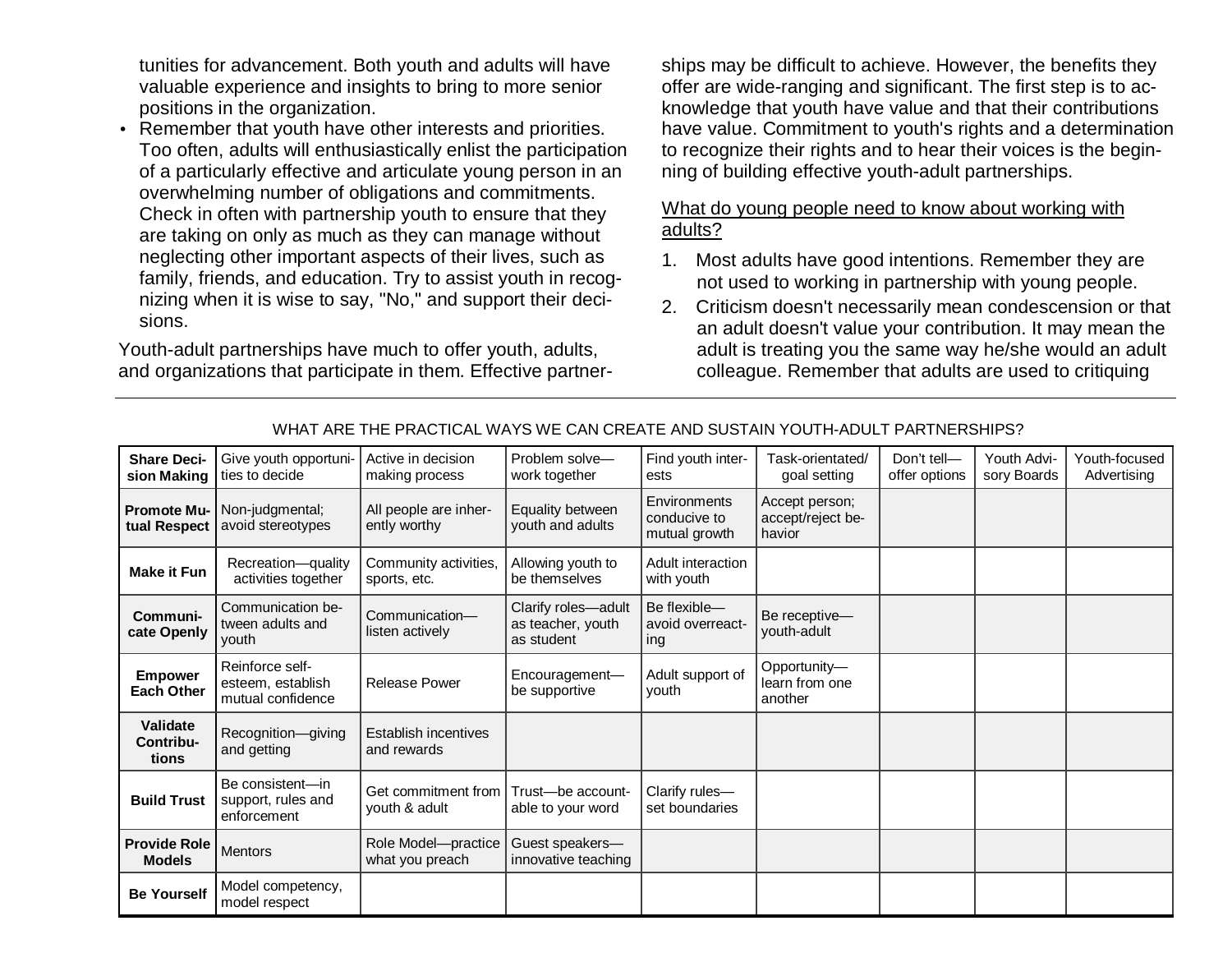each other's work and offering constructive ideas to improve a project. Just because an adult disagrees with someone, it d oesn't mean th ey disresp ects that p erson.

- 3. Adults may not be aware of the capabilities of young people. They can be told that young people are mature, but showing them is the best way to make the case.
- 4. Adults often feel responsible for the success or failure of the project. This makes it hard for them to share power. They may need reassurance that you are willing to share in both the successes and the failures.
- 5. Adults are just as uncertain as youth. They have just learned to disguise it better.
- 6. Sometimes adults use expressions, whether consciously or not, that annoy young people and are red flags that they aren't treating youth as partners. These phrases and expressions can erode a relationship. Be prepared to call adults on their language.
- 7. Don't be afraid to ask for clarification. Adults often use words, phrases, and acronyms that you might not understand. Adults new to the program may also not understand them. The language of nonprofits is riddled with terms that c a n b e wild er a n y n e wc o mer.
- 8. Don't be afraid to say "No." Adults will understand that you have other important commitments, like your education, family, friends, hobbies, and sports.

### <u>What do adults need to know about working with youth?</u>

- 1. Be open to and nonjudgmental about young people's insights and suggestions. Let them know that their involvement is imp ortant.
- 2. Take advantage of the expertise that young people offer. They know about, and should be encouraged to share the needs of their community. Affirm this input.
- 3. Make sure youth will participate in meaningful ways. Young people should be involved in making decisions from the beginning of the project. Actively ask youths' opinions.
- 4. Be honest about expectations for the project, what you

want the youth to contribute, and how you hope to benefit from their participation. Don't expect more from youth than you do of adults. Keep expectations realistic; hold young people to your expectations. Do not patronize youth by lowering expectations.

- 5. Integrate young people into group and coalition efforts. Schedule meetings when they can attend and in accessible locations. Keep young people informed about plans and meeting times.
- 6. Treat youth as individuals. Don't assume one represents the views of all youth. Assure the young person that you are interested in their individual opinion and don't expect them to speak for an entire population.
- 7. Be prepared to offer support. Think about kinds of support (financial, logistical, training, emotional, etc.) it will take to involve youth, and who will provide this support.
- 8. Make the work interactive, fun, and valuable. Like adults, youth are more likely to get involved and remain active in proje cts that are intere sting and fulfillin g.
- 9. Many youth feel intimidated by adults and are not used to participating in discussions with adults. Some may feel they have nothing to contribute. It requires time and commitment to get the input of these youth. Be aware of this factor and work to overcome it.
- 10. Don't make assumptions about what young people are like.
- 11. Don't move too fast. Remember that it takes time to develop trust and rapport with youth because some youth are unsure about adults' intentions. Take time to develop a good relationship with youth *before* expecting much. Remember that this work is often new to youth; take the time to explain why actions are taken. Youth may interpret adults' being abrupt and hurried as a sign of disinterest in youth's participation; go slow and explain what's going on.
- 12. Remember there are times when youth need to say, "No." They have competing interests and responsibilities in their lives. Their education, relationship and communities are important. Having fun is important. They need time and energy for these interests and responsibilities.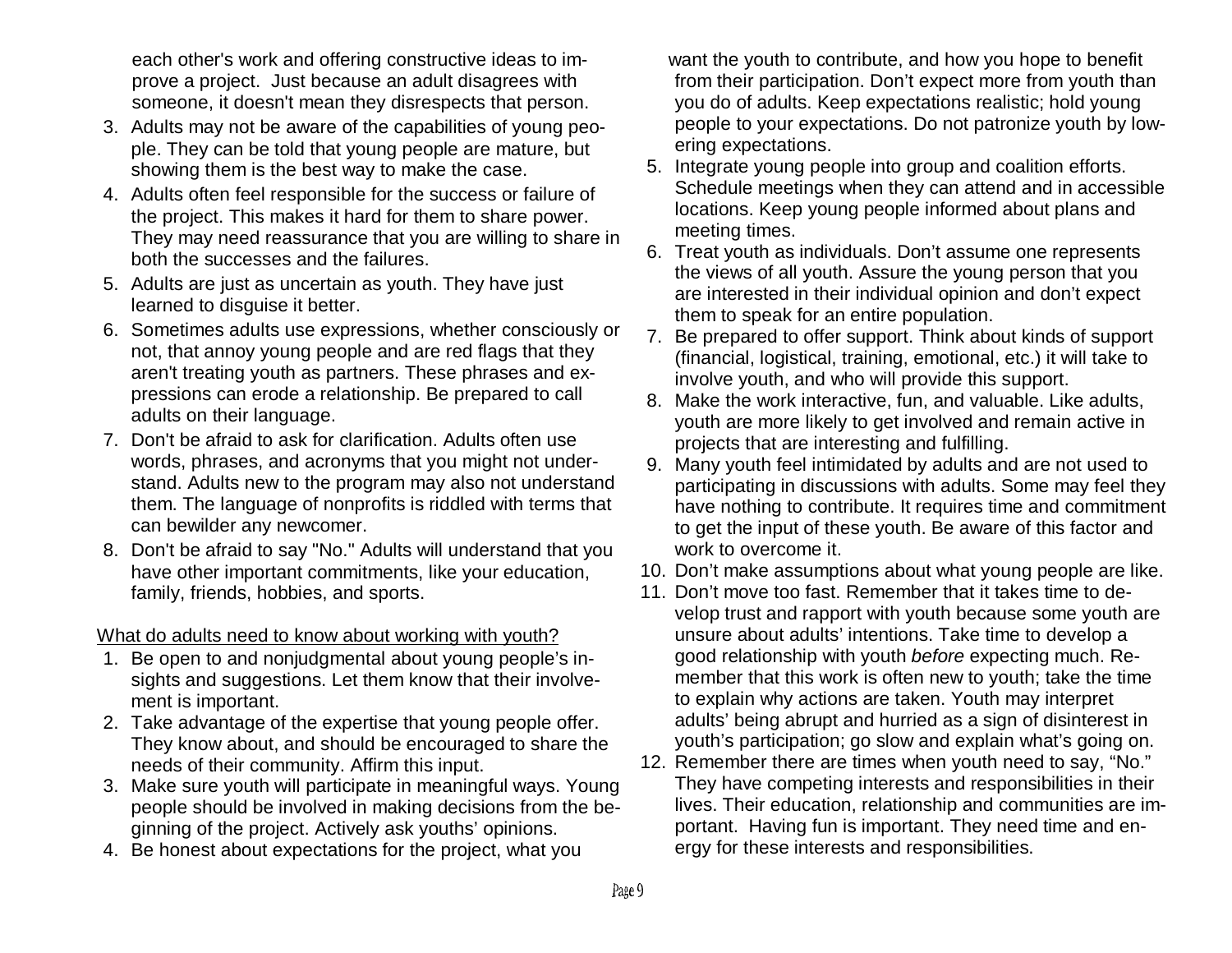A key to sustaining healthy partnerships is ongoing assessment and evaluation of the relationships between young people and adults. In order to evaluate, certain aspects of the partnership need to be defined. These include:

- 1. Identifying and prioritizing the objectives of the project
- 2. Identifying specific goals and the factors that indicate the g oalshavebeenachieved
- 3. Preparing a timeline to indicate the steps needed to obtain the objective and when each step will occur
- 4. Prep aring anorg anizational chart todefine re sp onsibilities within the context of the goals

Over time, a group will re-define itself and its objectives; therefore, it is important to revisit the objectives to see if they still fit your goals. Being able to show success will also potentially help procure funding from foundations that support y o uth-a d ult p artn ers hip s.

Look for these <u>signs of success i</u>n your partnerships:

- Enthusiasm look for what gets people excited; what generates the most brainstorming. In contrast, attention should also be paid to what does *not* excite the group (indicated by sighs, heavy eyelids and sidebar conversations), or a formally engaged participant that becomes q uiet.
- Curiosity if y oung p eople areasking q uestions, it is avery good sign. If participants have no questions, it could be an indication of boredom.
- Clarity when asked to define the project or program, do youth and adult participants have the same information? Make sure participants understand their roles and responsibilities. If partners are not following-through with their commitments or complain about the amount of work, it could be an indication that they've lost interest and are dissatisfied.
- Growth in Membership this indicates that young people

are communicating positively to their peers about their involvement. If membership doesnot gro wor attendancedrops, look for participant needs that are not being met.

Laughter – always an indicator of people having a good time, regardless of their age! If the partnership is fun, commitments will grow. On the flip side, rowdiness and challengin g behaviorsare in dicativeof apro blem in needof attention.

All participants should feel like they have a way to voice their concerns and disappointments. This is possibly the most valuable way to learn and prepare for future partnerships. Failure can definitely help pave the way to success, so developing a method to collect opinions from the partners should be a priority. This can be as simple as a suggestion box — where input is anonymous, or it may be a one-on-one discussion with a staff member to address specific issues. The whole basis for youth-adult partnerships is to share knowledge. Efforts to ensure positive and negative feedback loops will produce positive results in the long run.



Once the group has defined its objectives, there should be an acknowledgement of this success. The Youth-Adult Partnership Declaration provided in the Toolkit section may be a way to formally recognize the commitment made by the partners. In addition, try to plan a celebration to recognize these creative, influential and community-aware young people and adults! Be sure to let the community know about the partnership and its successes along the way.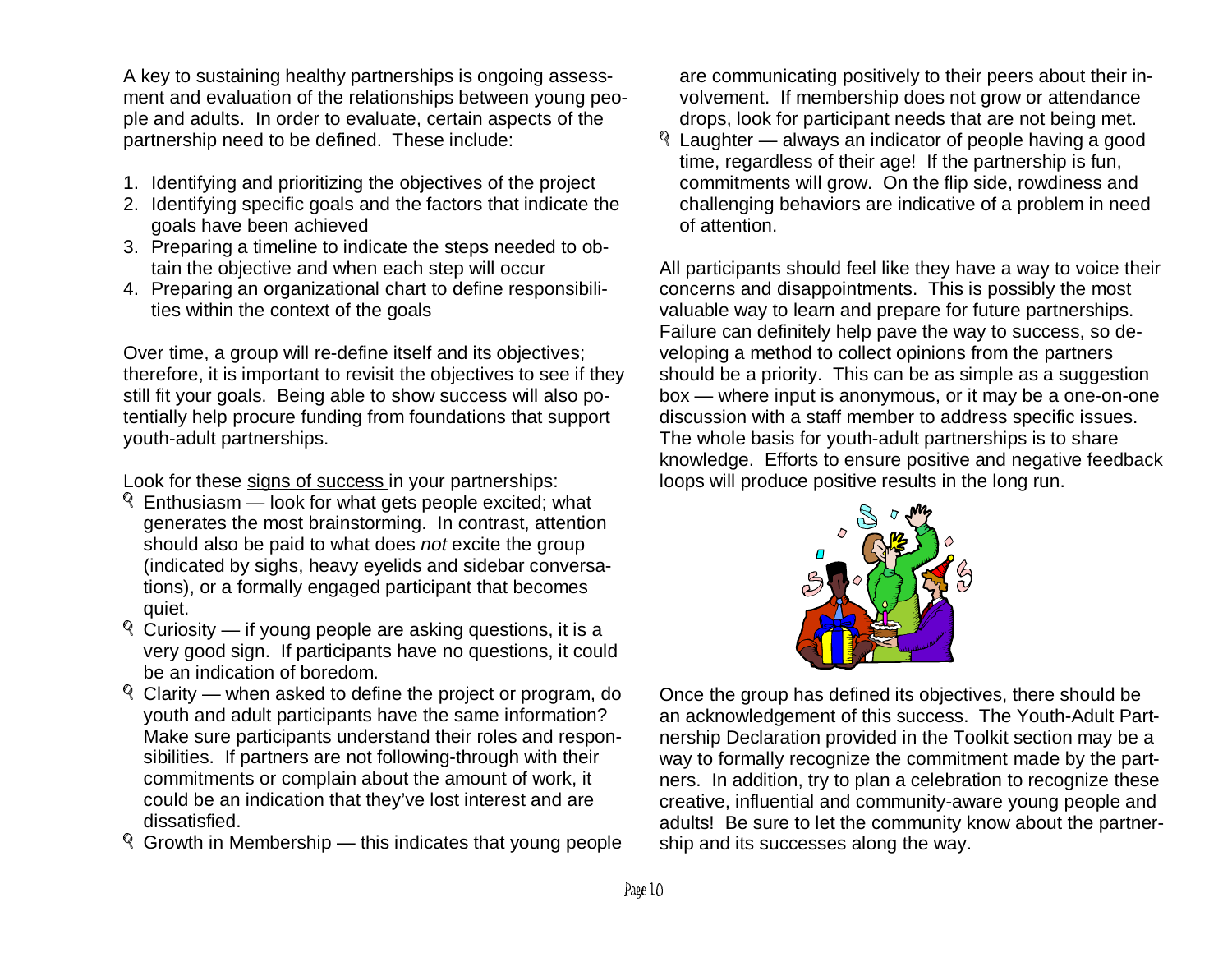# Partnership Toolkit

### **50 THINGS ADULTS CAN DO WITH YOUTH!**

Adapted from Search Institute's "50 Things Adults Can Do for Youth" by The Innovation Center for Community and Youth Development. www.theinnovationcenter.org

- 1. Have <sup>a</sup> real conversation with <sup>a</sup> young person. Ask <sup>a</sup> young person what they want to do and how you can help make that happen.
- 2. Support community organizations that involve young people in meaningful roles.
- 3. Start a branch resource library of videos and printed materials on youth involvement in your community.
- 4. Financially and personally support community organizations that train young people and adults to work together.
- 5. Develop <sup>a</sup> mutual mentorship program between adults and young people.
- 6. Co-create or support along with young people <sup>a</sup> community center or place for young people and adults to gather and do constructive things together.
- 7. Listen to young people express their concerns and perspectives about community issues and help them take action.
- 8. Be an advocate for youth by making sure they're at the table when you are discussing them.
- 9. Help with positive activities for youth such as sports teams, hobby clubs, music, drama, scouts, etc.
- 10. Make the concerns of young people visible in your community by helping young people get in the door.
- 11. Write <sup>a</sup> letter to the editor about youth issues with <sup>a</sup> young person.
- 12. Respect young people as you would <sup>a</sup> peer.
- 13. Work with young people to plan <sup>a</sup> community service project.
- 14. Take an active role in schools by listening to students who have first-hand knowledge and finding out how to best help them.
- 15. Invite young people over to dinner.
- 16. Involve interested young people as consultants, interns, apprentices, and staff.
- 17. Be consistent and clear about your expectations of youth and adults in your home.
- 18. Team up with youth and youth-led groups to have <sup>a</sup> town meeting on <sup>a</sup> vision for youth in your community.
- 19. Identify and network with youth in your community who are concerned about young people and/or other community issues.
- 20. Connect with other adult allies.
- 21. Provide transportation to young people who would not otherwise be able to participate in community activities.
- 22. Team up with young people to support candidates for local, state, and national office who make listening to and working with young people <sup>a</sup> priority!
- 23. Help arrange for <sup>a</sup> radio station to sponsor <sup>a</sup> call-in show led by youth that allows them to talk about their concerns.
- 24. Help arrange for concerned youth to have an audience with the mayor and the city council to highlight their concerns and recommendations.
- 25. Talk with others about the importance of having <sup>a</sup> community vision for community youth development.
- 26. Serve on an advisory council for <sup>a</sup> youth-led effort.
- 27. Only go to meetings where youth are invited or you can bring young people.
- 28. Be <sup>a</sup> friend to <sup>a</sup> young person.
- 29. Advocate for youth-led experiences in the schools so students can learn through hands-on experience.
- 30. Make your home <sup>a</sup> comfortable, safe, and affirming place where young people can "hang out."
- 31. Help young people create <sup>a</sup> newsletter for your community on youth and other community issues.
- 32. Help young people create <sup>a</sup> listing of all opportunities for youth involvement in your community. Post it in your local library and schools. Have realtors give it to new families in town.
- 33. Advocate, along with students, for strong, comprehensive sexuality and drug education curricula in your schools.
- 34. Take advantage of young people who are learned in the Internet. Learn together by surfing the Web.
- 35. Sponsor <sup>a</sup> support group for youth who face particular difficulties such as parents' divorce, violence, etc.
- 36. Raise funds for <sup>a</sup> youth-led organization.
- 37. Actively support youth-led organizations in your community.
- 38. Join (or form) with young people <sup>a</sup> community task force to address youth issues and coordinate responses.
- 39. Provide opportunities for young people to have meaningful roles at home, at school, at work, and in the community.
- 40. Cancel a meeting or engagement so you can spend time with <sup>a</sup> young person in your family or neighborhood.
- 41. Confide in <sup>a</sup> young person. Ask their advice on issues that you are struggling with.
- 42. Be an advocate for youth/adult partnerships in your workplace.
- 43. Start a parent support group to share ideas, concerns, and ways to listen better to children.
- 44. Value young people's work and pay them for their work. Don't assume that just because someone is young they are <sup>a</sup> volunteer. Hire youth.
- 45. Include youth on committees in your schools, faith-based environments, and community.
- 46. Attend events in the area where young people are actively engaged.
- 47. Write <sup>a</sup> short note of support to adult allies.
- 48. Treat youth as individuals; don't make one youth represent all young people.
- 49. Avoid interrupting young people.
- 50. DO involve youth from the beginning with program events all the way to the end with evaluation of events.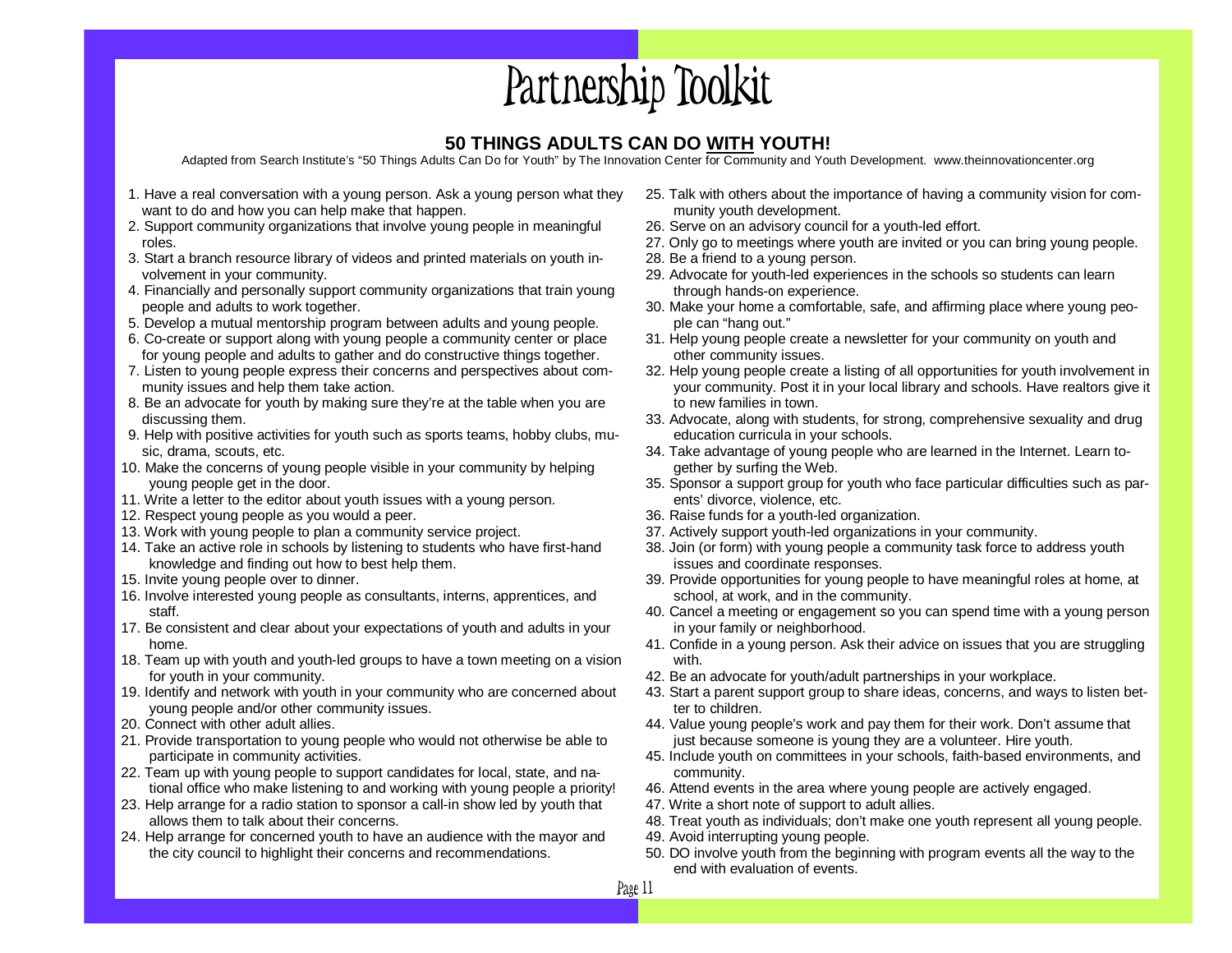|         | CREATING PARTNERSHIPS BETWEEN YOUTH AND ADULTS<br>THE DECLARATION:                                                                                                                                                                                                                                                                                                                                                                                                                                                                                                                            |
|---------|-----------------------------------------------------------------------------------------------------------------------------------------------------------------------------------------------------------------------------------------------------------------------------------------------------------------------------------------------------------------------------------------------------------------------------------------------------------------------------------------------------------------------------------------------------------------------------------------------|
|         | am committed to creating partnerships because I believe that young people are resources for<br>today, rather than in some distant future. I believe that partnerships between young people<br>I assert that our families,<br>invitation to generate partnerships between youth and adults that involve young<br>people in decision making. I believe young people should have a voice in our community.<br>communities will be happier and healthier when we are all working together.<br>and adults provide benefits for both, as each learns from the other.<br>I accept the<br>schools and |
|         | subscribe to these guiding principles for youth empowerment:                                                                                                                                                                                                                                                                                                                                                                                                                                                                                                                                  |
|         | gether as human beings by forming partnerships in the areas of decision making, leadership,<br>e must provide an array of opportunities for young people and adults to grow to-<br>advocacy and community service.<br>Chances to Grow<br>I believe w                                                                                                                                                                                                                                                                                                                                          |
|         | that reflect the equality of all people and that allow us to move beyond stereotypes to see what<br>All individuals are entitled to be treated with dignity and respect. I am committed to processes<br>we have in common and what we can do together.<br><b>Valuing Diversity</b>                                                                                                                                                                                                                                                                                                            |
|         | involve youth, and both need to be open to the experience of being equal partners<br>committed to building partnerships among young people and adults, and I<br>recognize that where adults are in power, they have a special responsibility to<br>Partnerships<br>$I$ am                                                                                                                                                                                                                                                                                                                     |
|         | Have access to the information, training, and experience needed to be full partners in deci-<br>To build partnerships, adults and young people have rights and responsibilities. I will work to<br>assure that the youth and adults involved:<br>sion making.                                                                                                                                                                                                                                                                                                                                 |
|         | Share ideas in ways that are true to our beliefs while communicating in ways that are un-<br>Realize that each of us has a unique perspective and cannot speak for an entire group.<br>Do what we say we will do as members of the partnership.<br>derstandable and respectful of others.                                                                                                                                                                                                                                                                                                     |
|         | My signature shows that I believe in these principles, rights, and responsibilities and signifies<br>my commitment to support youth-adult partnerships.                                                                                                                                                                                                                                                                                                                                                                                                                                       |
|         | <b>Date</b><br>Name                                                                                                                                                                                                                                                                                                                                                                                                                                                                                                                                                                           |
| Page 12 | "Younger Voices Stronger Choices" by Loring Leifer and Michael McLarney<br>Source:                                                                                                                                                                                                                                                                                                                                                                                                                                                                                                            |

 $\Box$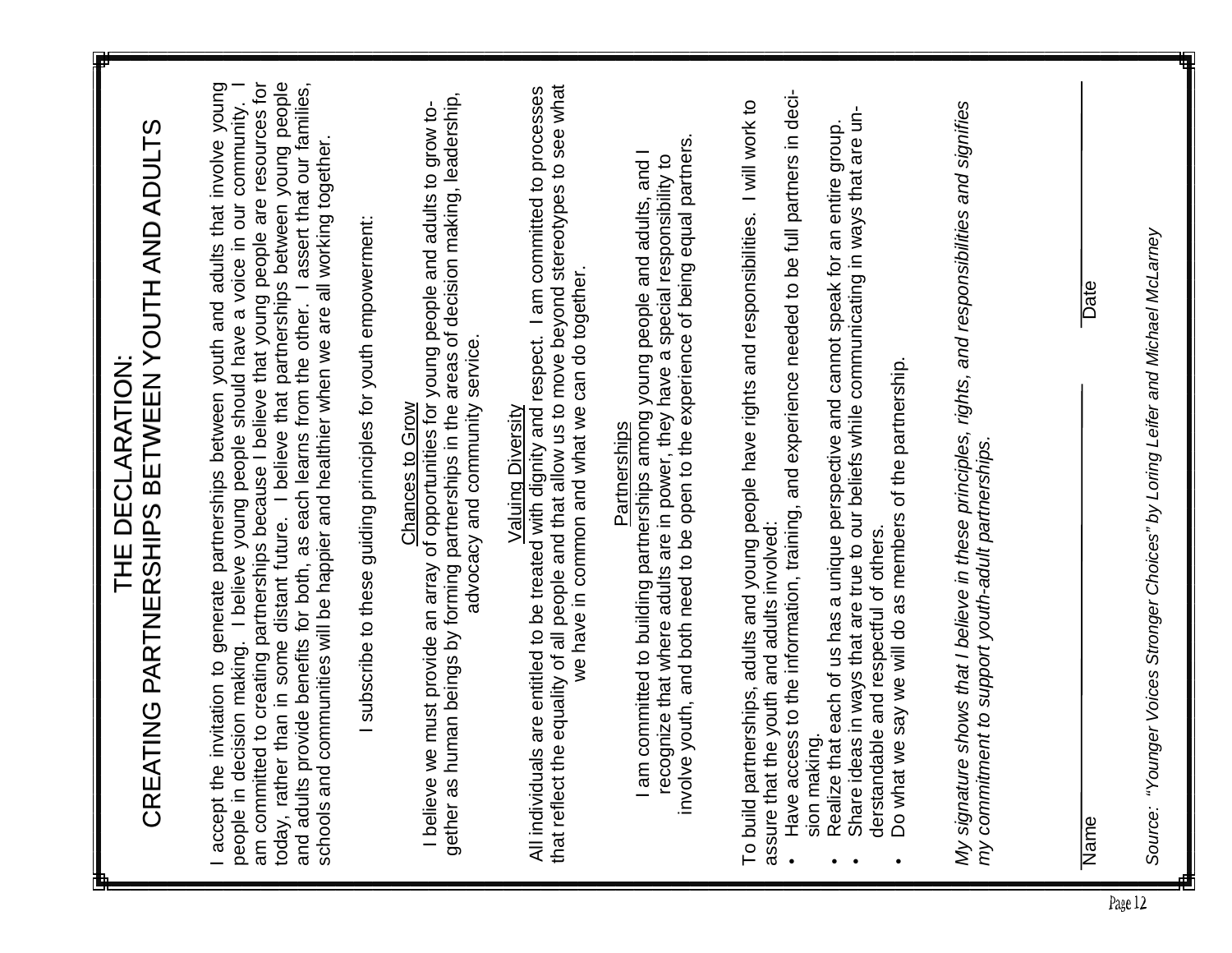| <b>Using This Checklist:</b><br>parties.                   | This checklist is to be used as a guide to help give direction, uncover hidden issues, help understand tasks, and<br>guide their commitment to this initiative. Use it as a tool with your board, staff, young people or other co |
|------------------------------------------------------------|-----------------------------------------------------------------------------------------------------------------------------------------------------------------------------------------------------------------------------------|
|                                                            | * Not every organization will be able to answer all the questions, this is merely a blueprint.                                                                                                                                    |
| Yes = We do this already, and don't need assistance.       | No, next steps? = No we don't do this yet, and want to develop next steps to move for-                                                                                                                                            |
| $N/A =$ This is not applicable to us.<br>ward in this area |                                                                                                                                                                                                                                   |
| Know Why You Want to Involve Young People                  |                                                                                                                                                                                                                                   |
| $\leq$<br>No, next steps?<br>Yes                           |                                                                                                                                                                                                                                   |
|                                                            | Has your group thought about why you are involving young<br>people in decision making?                                                                                                                                            |
|                                                            | Have you articulated these thoughts to others verbally, or<br>in writing (such as in a mission statement)?                                                                                                                        |
| 2) Assess Your Readiness                                   |                                                                                                                                                                                                                                   |
| $\frac{1}{2}$<br>No, next steps?<br>Yes                    | Have you talked to and assessed the commitment of:                                                                                                                                                                                |
|                                                            | 1) the board?                                                                                                                                                                                                                     |
|                                                            | 2) staff members?                                                                                                                                                                                                                 |
|                                                            | 3) young people?                                                                                                                                                                                                                  |
|                                                            | 4) other parties for youth involvement?                                                                                                                                                                                           |
| 3) Determine Your Model for Youth Involvement              |                                                                                                                                                                                                                                   |
| $\frac{1}{2}$<br>No, next steps?<br>Yes                    |                                                                                                                                                                                                                                   |
|                                                            | Have you considered involving young people directly in an                                                                                                                                                                         |
|                                                            | existing adult governing body, such as a board of directors<br>or community task force?                                                                                                                                           |
|                                                            | ά<br>Have you considered creating an all-youth body such as                                                                                                                                                                       |
|                                                            | youth advisory board, youth planning committee, or peer<br>mediation group?                                                                                                                                                       |
|                                                            |                                                                                                                                                                                                                                   |
|                                                            | Have you considered putting young people on your staff (e.<br>g., as peer leaders or program staff)?                                                                                                                              |
|                                                            |                                                                                                                                                                                                                                   |

 $\Gamma$ 

# ORGANIZATIONAL ASSESSMENT CHECKLIST **ORGANIZATIONAL ASSESSMENT CHECKLIST**

Based on Youth on Board's "14 Points: Successfully<br>Involving Youth in Decision Making" Based on Youth on Board's "14 Points: Successfully Involving Youth in Decision Making"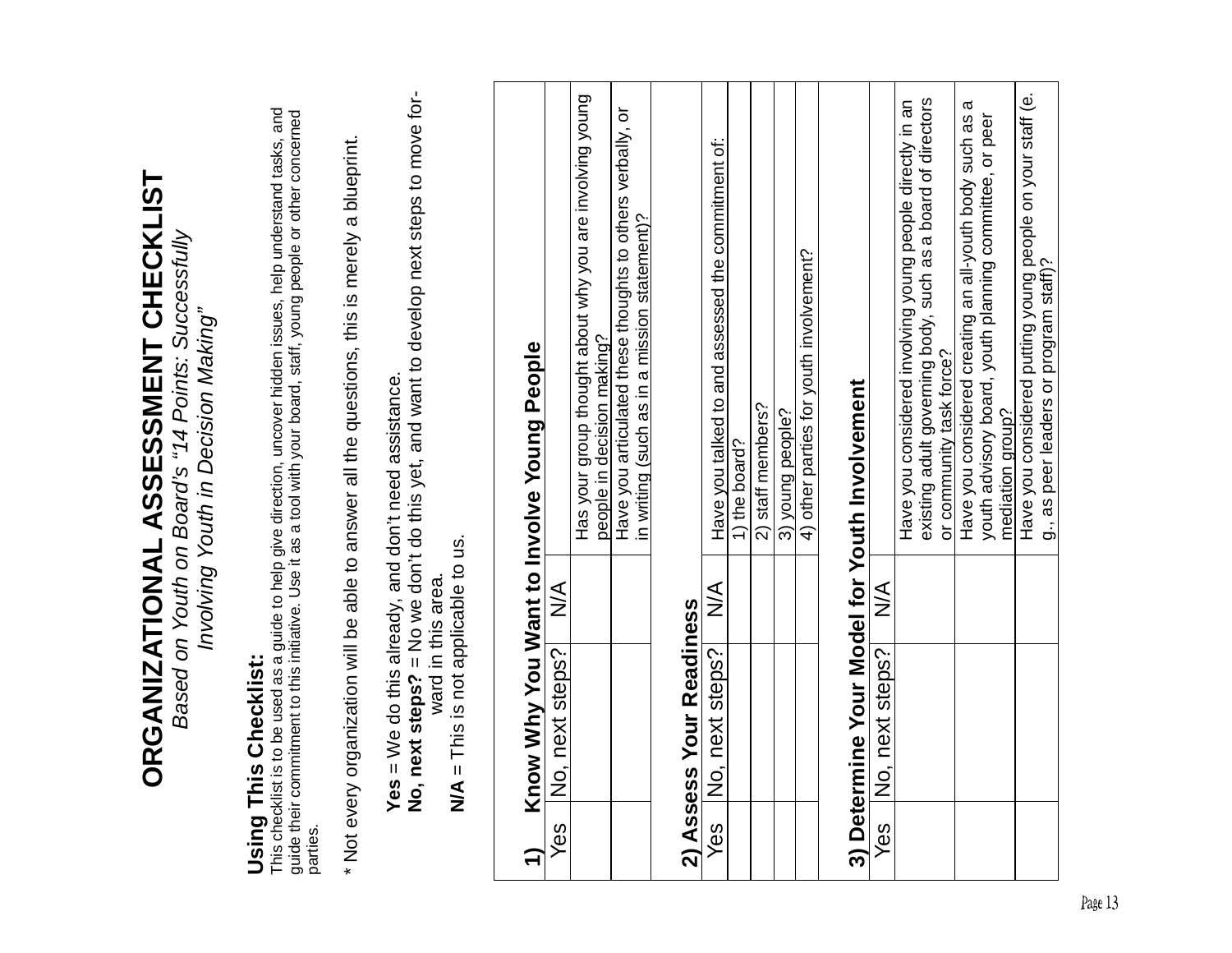|                                     |                 | Have you created policies or amended bylaws stating that<br>young people will be a permanent part of governing your<br>organization, advising on curriculum, or developing pro-<br>grams? | budget and staff considerations of involving young people?<br>Has your organization taken the time to address the | Are young people's terms of office and voting rights similar<br>or equal to those of adults? | Is there a replacement system if young people's terms end<br>early (e.g. due to relocation or other life changes)? | participate in your group's work, and are expenses paid for<br>Do young people have access to the resources needed to | in advance as opposed to reimbursed? | Is there some leeway for young people's participation in | reasons for adults to miss meetings. Is a big basketball<br>school activities? (Work meetings are often acceptable | Have you developed a conflict of interest policy if young<br>game given the same consideration?) | people are advising in a program they are involved in? |                                             |                 | Are young people involved in all issues, not just those af-<br>fecting youth? | Does the group understand that youth members do not<br>represent the voice of all young people? | Do you continually ask young people how you can assist<br>them better, and do you take their recommendations seri- | ously? | Have you considered your own negative assumptions and<br>stereotypes about young people, in order to learn about | Have you considered adjusting your professional "adult"<br>sharing real authority with young people? | language to ideas that young people can best understand? | 5 B) Overcome Attitudinal Barriers - YOUNG PEOPLE |                 | Have you recognized your own value in having your voice<br>heard? | Do you take leadership roles whenever possible (e.g. ask- | ing to be on committees)? | Do you share your thoughts even when you are not com-<br>fortable? | Do you push for policies that promote young people's<br>power (e.g. youth on committees, etc.)? |
|-------------------------------------|-----------------|-------------------------------------------------------------------------------------------------------------------------------------------------------------------------------------------|-------------------------------------------------------------------------------------------------------------------|----------------------------------------------------------------------------------------------|--------------------------------------------------------------------------------------------------------------------|-----------------------------------------------------------------------------------------------------------------------|--------------------------------------|----------------------------------------------------------|--------------------------------------------------------------------------------------------------------------------|--------------------------------------------------------------------------------------------------|--------------------------------------------------------|---------------------------------------------|-----------------|-------------------------------------------------------------------------------|-------------------------------------------------------------------------------------------------|--------------------------------------------------------------------------------------------------------------------|--------|------------------------------------------------------------------------------------------------------------------|------------------------------------------------------------------------------------------------------|----------------------------------------------------------|---------------------------------------------------|-----------------|-------------------------------------------------------------------|-----------------------------------------------------------|---------------------------|--------------------------------------------------------------------|-------------------------------------------------------------------------------------------------|
|                                     | $\frac{1}{2}$   |                                                                                                                                                                                           |                                                                                                                   |                                                                                              |                                                                                                                    |                                                                                                                       |                                      |                                                          |                                                                                                                    |                                                                                                  |                                                        |                                             | $\frac{1}{2}$   |                                                                               |                                                                                                 |                                                                                                                    |        |                                                                                                                  |                                                                                                      |                                                          |                                                   | $\frac{1}{2}$   |                                                                   |                                                           |                           |                                                                    |                                                                                                 |
| 4) Identify Organizational Barriers | No, next steps? |                                                                                                                                                                                           |                                                                                                                   |                                                                                              |                                                                                                                    |                                                                                                                       |                                      |                                                          |                                                                                                                    |                                                                                                  |                                                        | 5 A) Overcome Attitudinal Barriers - ADULTS | No, next steps? |                                                                               |                                                                                                 |                                                                                                                    |        |                                                                                                                  |                                                                                                      |                                                          |                                                   | No, next steps? |                                                                   |                                                           |                           |                                                                    |                                                                                                 |
|                                     | Yes             |                                                                                                                                                                                           |                                                                                                                   |                                                                                              |                                                                                                                    |                                                                                                                       |                                      |                                                          |                                                                                                                    |                                                                                                  |                                                        |                                             | Yes             |                                                                               |                                                                                                 |                                                                                                                    |        |                                                                                                                  |                                                                                                      |                                                          |                                                   | Yes             |                                                                   |                                                           |                           |                                                                    |                                                                                                 |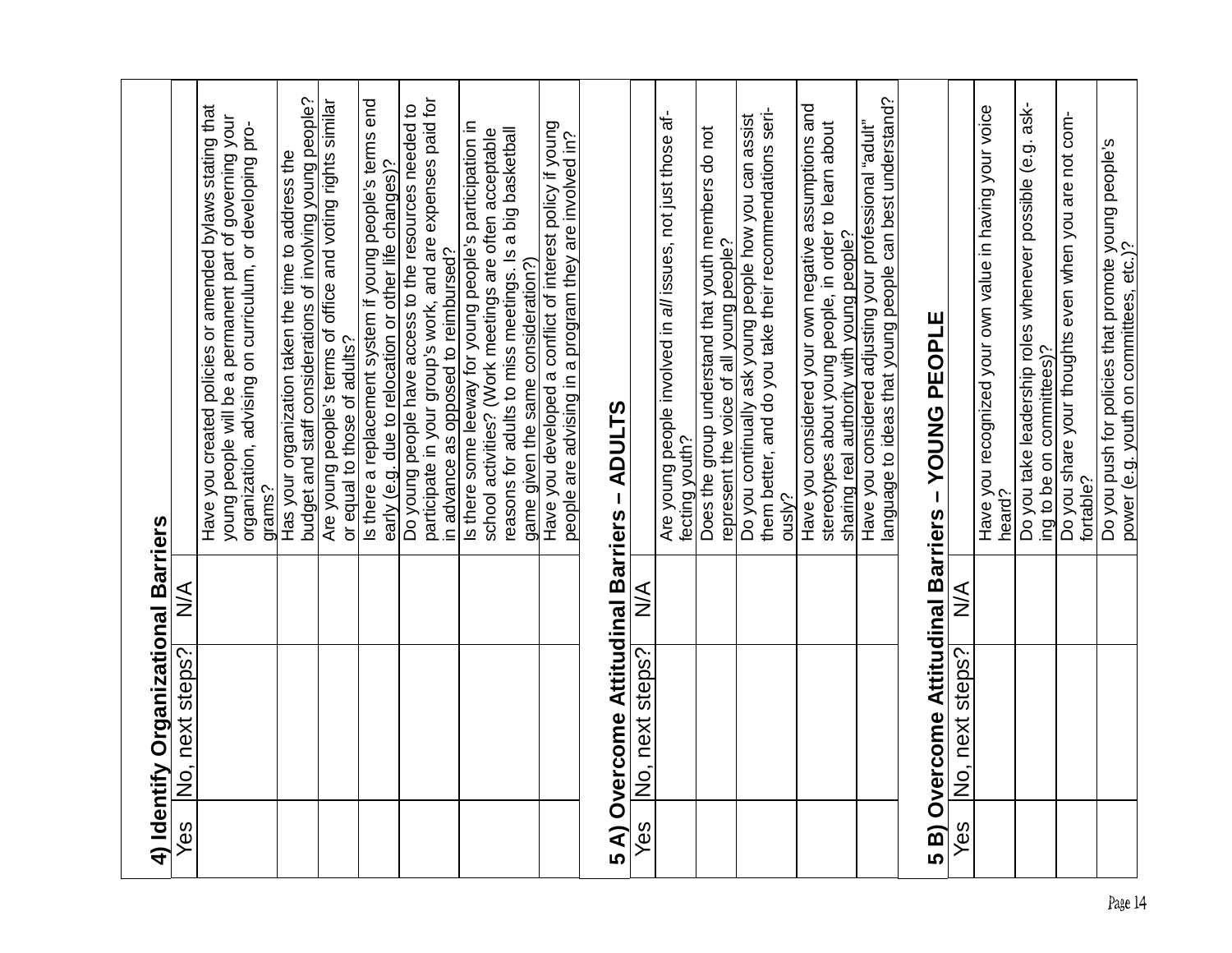|     | 6) Address Legal Issues                |               |                                                                                                                                                                                      |
|-----|----------------------------------------|---------------|--------------------------------------------------------------------------------------------------------------------------------------------------------------------------------------|
| Yes | No, next steps?                        | $\frac{1}{2}$ |                                                                                                                                                                                      |
|     |                                        |               | Are board members aware of their obligations, including the<br>duty of care – and duty of loyalty?                                                                                   |
|     |                                        |               | governance in your state, and contract laws relating to your<br>Have you researched the specific laws concerning youth<br>governing body?                                            |
|     | 7) Recruit Young People                |               |                                                                                                                                                                                      |
| Yes | No, next steps?                        | $\frac{1}{2}$ |                                                                                                                                                                                      |
|     |                                        |               | When recruiting members, do you recruit in ways that will at-<br>tract a diverse group of young people?                                                                              |
|     |                                        |               | stituency about the project they are involved in, as well as the<br>Do you use your recruitment process to educate your con-<br>importance of involving young people in communities? |
|     |                                        |               | Have you thought out your recruitment criteria?                                                                                                                                      |
|     |                                        |               | If an all-adult group, do you select at least two young people<br>to participate so they do not feel alone or isolated?                                                              |
|     | 8) Create a Strong Orientation Process |               |                                                                                                                                                                                      |
| Yes | No, next steps?                        | $\frac{1}{2}$ |                                                                                                                                                                                      |
|     |                                        |               | Is an adult of authority available to explain commitments to<br>concerned parents?                                                                                                   |
|     |                                        |               | Is an orientation system in place?                                                                                                                                                   |
|     |                                        |               | Do you have a letter of agreement or contract that describes<br>the responsibilities of the program and the role you are ask-<br>ing the young person to take in the organization?   |
|     | 9) Train Young People for their Roles  |               |                                                                                                                                                                                      |
| Yes | No, next steps?                        | $\frac{1}{2}$ |                                                                                                                                                                                      |
|     |                                        |               | Is there a system for youth members to train new youth<br>members?                                                                                                                   |
|     |                                        |               | Is there training for young people on presenting to groups<br>(noting that all-adult groups can be specifically difficult)?                                                          |
|     |                                        |               | Is there skill-training for young people on topics such as<br>teambuilding, presentation skills, facilitating meetings, and<br>reading budgets?                                      |
|     | 10) Conduct Intergenerational Training |               |                                                                                                                                                                                      |
| Yes | No, next steps?                        | $\frac{1}{2}$ |                                                                                                                                                                                      |
|     |                                        |               | Is there training for adults on understanding young people<br>and being strong allies?                                                                                               |
|     |                                        |               | Are you innovative in your trainings? Are they experiential<br>and fun?                                                                                                              |
|     |                                        |               | Is there room for everyone to listen to each other and laugh<br>at meetings?                                                                                                         |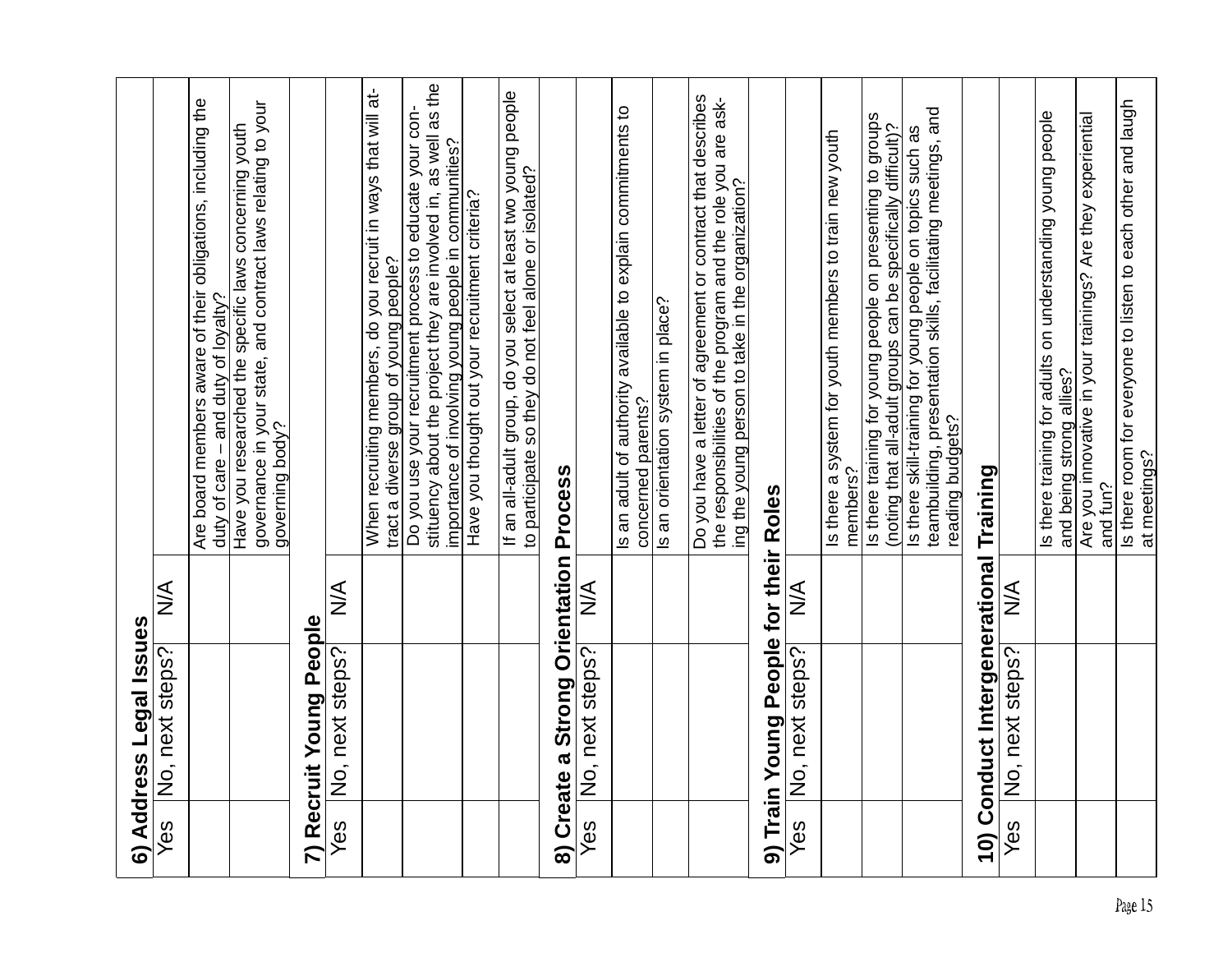|     | 11) Make Meetings Work              |               |                                                                                                                                                               |
|-----|-------------------------------------|---------------|---------------------------------------------------------------------------------------------------------------------------------------------------------------|
| Yes | No, next steps?                     | $\frac{1}{2}$ |                                                                                                                                                               |
|     |                                     |               | Do you start meetings with warm-up exercises or fre-<br>quently split into small groups?                                                                      |
|     |                                     |               | Is there time for all members to speak at meetings?                                                                                                           |
|     |                                     |               | Do you use appreciations during meetings?                                                                                                                     |
|     | 12) Develop a Mentoring Plan        |               |                                                                                                                                                               |
| Yes | No, next steps?                     | $\frac{1}{2}$ |                                                                                                                                                               |
|     |                                     |               | Is a mentor or "buddy" system in place?                                                                                                                       |
|     |                                     |               | Is there staff to support youth members (e.g. preparation,<br>transportation for meetings, etc.)?                                                             |
|     |                                     |               | leaders (e.g. Executive Directors, Board Chairs, principals,<br>CEOs, etc.)?<br>Is there regular contact between youth members and adult                      |
|     |                                     |               | Do mentors make certain that new members attend meet-<br>ings, have the support they need, and become well-<br>oriented to the organization they have joined? |
|     | 13) Build Youth/Adult Relationships |               |                                                                                                                                                               |
| Yes | No, next steps?                     | $\frac{1}{2}$ |                                                                                                                                                               |
|     |                                     |               | Does everyone understand that strong relationships are<br>key to successful programs and social change move-<br>ments?                                        |
|     |                                     |               | Is there informal time for young people and adults to build<br>close relationships with each other?                                                           |
|     |                                     |               | Do you keep your commitment to young people consistent,<br>not letting them be overshadowed by "more important"<br>meetings and commitments?                  |
|     |                                     |               | Do you make sure young people are given the opportunity<br>to speak on every issue, not just program issues?                                                  |
|     |                                     |               | If young people seem not to have an opinion, do you re-<br>spond and give them the information they need?                                                     |
|     |                                     |               | Is equal weight given to their opinions?                                                                                                                      |
|     |                                     |               | Does the organization involve parents from the start?                                                                                                         |
|     |                                     |               | speaking with their parents but not breaking confidentiality?<br>Does the organization let the young person know it will be                                   |
|     | 14) Create Support Networks         |               |                                                                                                                                                               |
| Yes | No, next steps?                     | $\frac{1}{2}$ |                                                                                                                                                               |
|     |                                     |               | Do young people keep in touch with their peers about their<br>leadership roles and their program?                                                             |
|     |                                     |               | Is there specific time for young people to network with<br>other youth leaders doing similar work?                                                            |
|     |                                     |               | Is there time set aside for adults to network with other<br>adults doing similar work?                                                                        |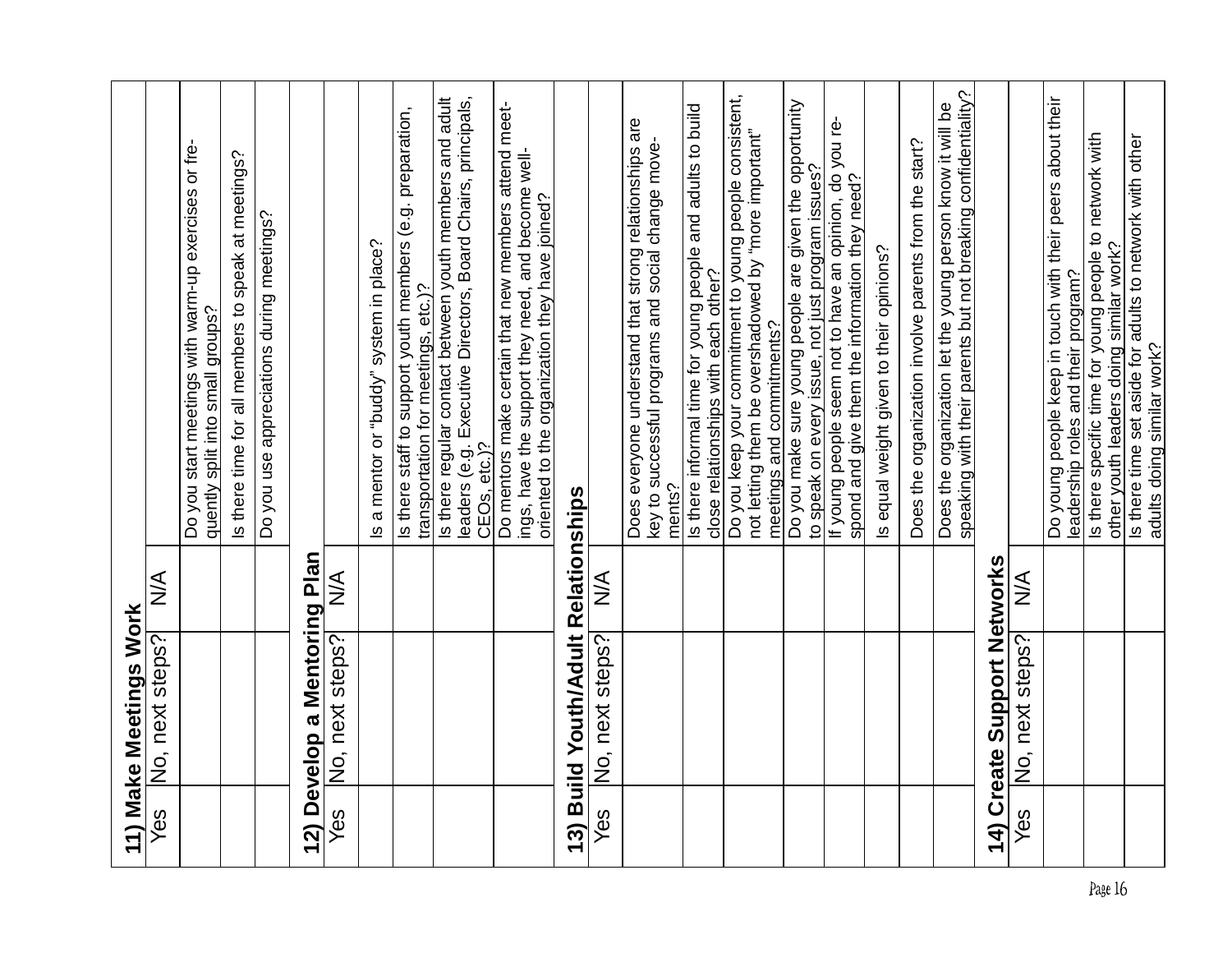## Inventory of Adult Attitudes and Behavior Toward Young People

Instructions: Select the level that best describes your own belief or approach regarding each and statement and place the number in the blank.

| <b>Never</b> | Seldom | Sometimes | Often | Always |
|--------------|--------|-----------|-------|--------|

- 1. As an adult leader, I engage young people in program decisions when I think this engagement will be <sup>a</sup> growth experience for them.
- 2. It is most appropriate for adults to determine what the programs for youth will be.
- 3. Young people have <sup>a</sup> vantage point that is valuable for evaluating the successes and failures of specific programs.
- 4. In our organizational decision making, adults should make the decisions.
- 5. I believe that allowing young people to participate in organizational roles can open valuable learning opportunities for them.
- 6. As an adult leader, I engage young people in making program decisions at the earliest point.
- 7. Asking young people to review adult-determined program plans will communicate to the young people that the adults respect them.
- 8. Adults are in the best position to evaluate the successes and failures of specific programs.
- 9. Youth participation can enhance and enrich the various management roles within our organization.
- 10. Fewer mistakes are made in carrying out <sup>a</sup> program for youth if adults perform the leadership roles themselves.
- 11. I believe that experiences of young people give them <sup>a</sup> valuable perspective that can become useful in efforts to plan, operate and evaluate the way the organization functions.
- 12. Asking the opinions of young people will help them sharpen their thinking and observational skills.
- 13. Allowing young people to assume some leadership roles can help them develop skills for the future.
	- 14. In our organizational decision making, adults and young people should make the decisions together.
	- 15. I believe that allowing young people to participate in organizational decision making would mislead them into thinking they can influence matters beyond their control.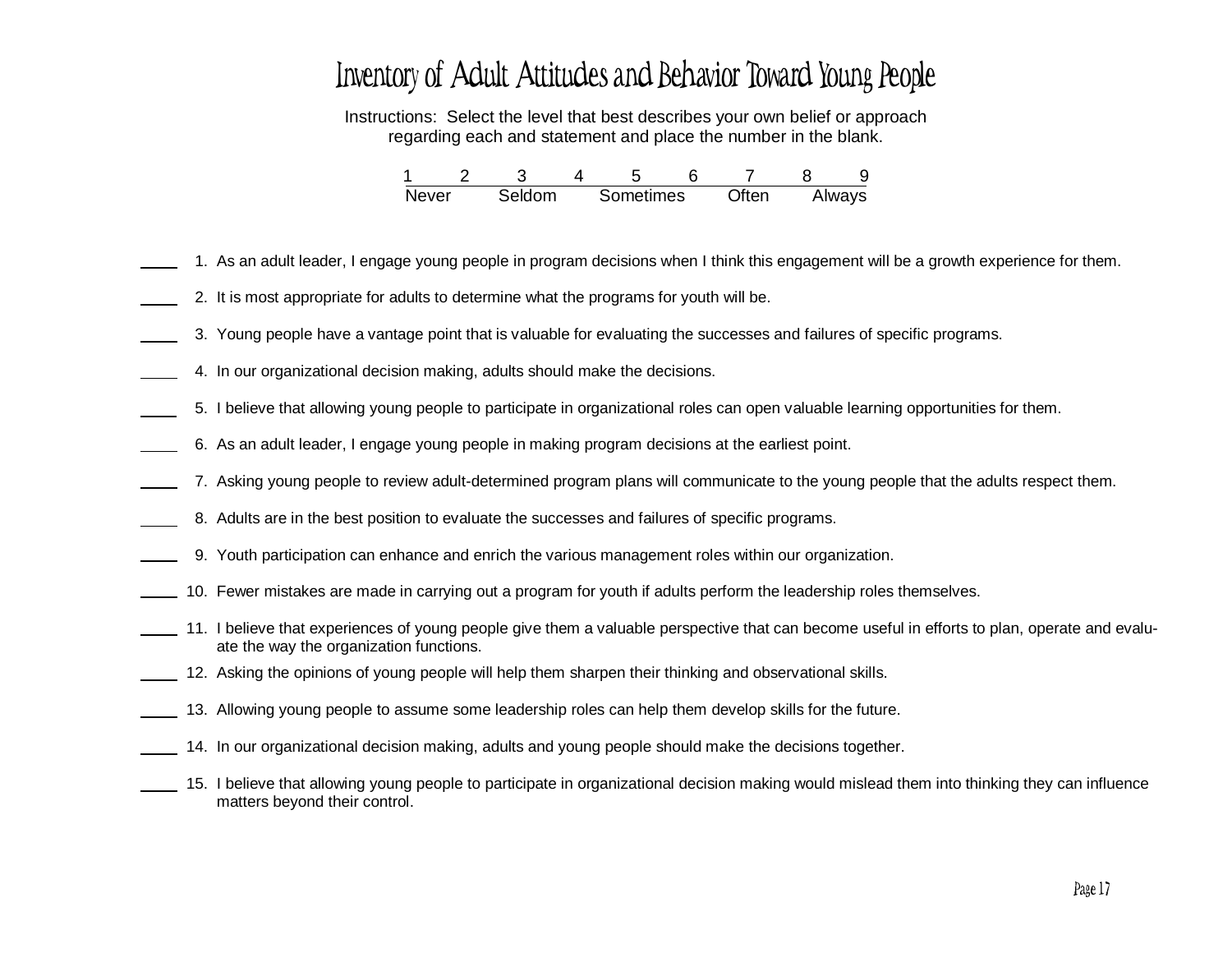### **Inventory Scoring In structions:**

Transfer the numbers given to each statement in the style that contains the box for that statement. For example, if you put a four by the first statement, then put a four in the box under the Style 2 column. In statement two, the number would go in Style 1.

Total the numbers at the bottom of each column. The one with the highest score is the one that best characterizes your attitude toward youth.

| Statement                | Style 1 | Style 2 | Style 3 |
|--------------------------|---------|---------|---------|
| 1                        |         |         |         |
| $\overline{c}$           |         |         |         |
| 3                        |         |         |         |
| $\overline{\mathcal{A}}$ |         |         |         |
| $\sqrt{5}$               |         |         |         |
| 6                        |         |         |         |
| $\overline{7}$           |         |         |         |
| 8                        |         |         |         |
| 9                        |         |         |         |
| 10                       |         |         |         |
| 11                       |         |         |         |
| 12                       |         |         |         |
| 13                       |         |         |         |
| 14                       |         |         |         |
| 15                       |         |         |         |
| <b>Total:</b>            |         |         |         |

Here is how Bill Lofquist defines the three styles:

**STYLE 1 - YOUNG PEOPLE VIEWED AS OBJECTS:** Within this part of the attitudinal spectrum the most extreme posture sees young people as the "property" of the adult and serves as a justification for abusive treatment of various kinds. As a res

the adult controls the young person to serve whatever interests the adult may have. This may include such behavior as child abuse and the use of young people for pornographic purposes, both of which are criminal behavior.

Less extreme, but within this same part of the spectrum, is the attitude that adults know what is best for young people and see young people as the objects of their good intentions. This is not an uncommon attitude, and it is often seen in adults who work professionally and as volunteers with young people. Within this attitude there is little room for a consideration of what young people think about the design of the program or opportunity. As the adult sees it, the responsibility of the young person is to take advantage of the program or opportunity designed by the adult.

**STYLE 2 - YOUNG PEOPLE VIEWED AS RECIPIENTS:** The emphasis within this part of the spectrum is on young people as the recipients of the benefits of the program or opportunity. This may include youth participation in the design of the opportunity, but the primary emphasis of this attitude of the controlling adult(s) is on how the young person will benefit from participation and not on what the young person has to offer to the design process. The adult is still well in control of the conditions under which the young person participates, but *allows* youth participation because of the value of the experience to the young person. This attitude is also based upon the notion that adults know what is best for young people, and may lead one cautiously to begin to open the door to youth participation on the adult's terms. This relationship cannot reasonably be described as an adult/youth partnership, though there is some opportunity for the building of a sense of youth ownership in the outcome of the decisions made. This attitude demonstrates a concern for preparing young people for the *future* as responsible decision makers.

**STYLE 3 - YOUNG PEOPLE VIEWED AS RESOURCES:** This attitude is based upon respect for the contribution young people can make to the planning, operation and evaluation of a youth-focused organization (or family or community) in the *present*. It acknowledges that any leadership and decision making roles involved can be shared by adults and young people. This may mean that both young people and adults need to learn the skills and attitudes necessary for shared decision making, and it may require some change in policy and administrative practice within the organization, or perhaps a reformulation of the organization's mission, if there is to be a shift toward this attitude  $\mathsf{ult}, \mathsf{ult}$  from one of those described above.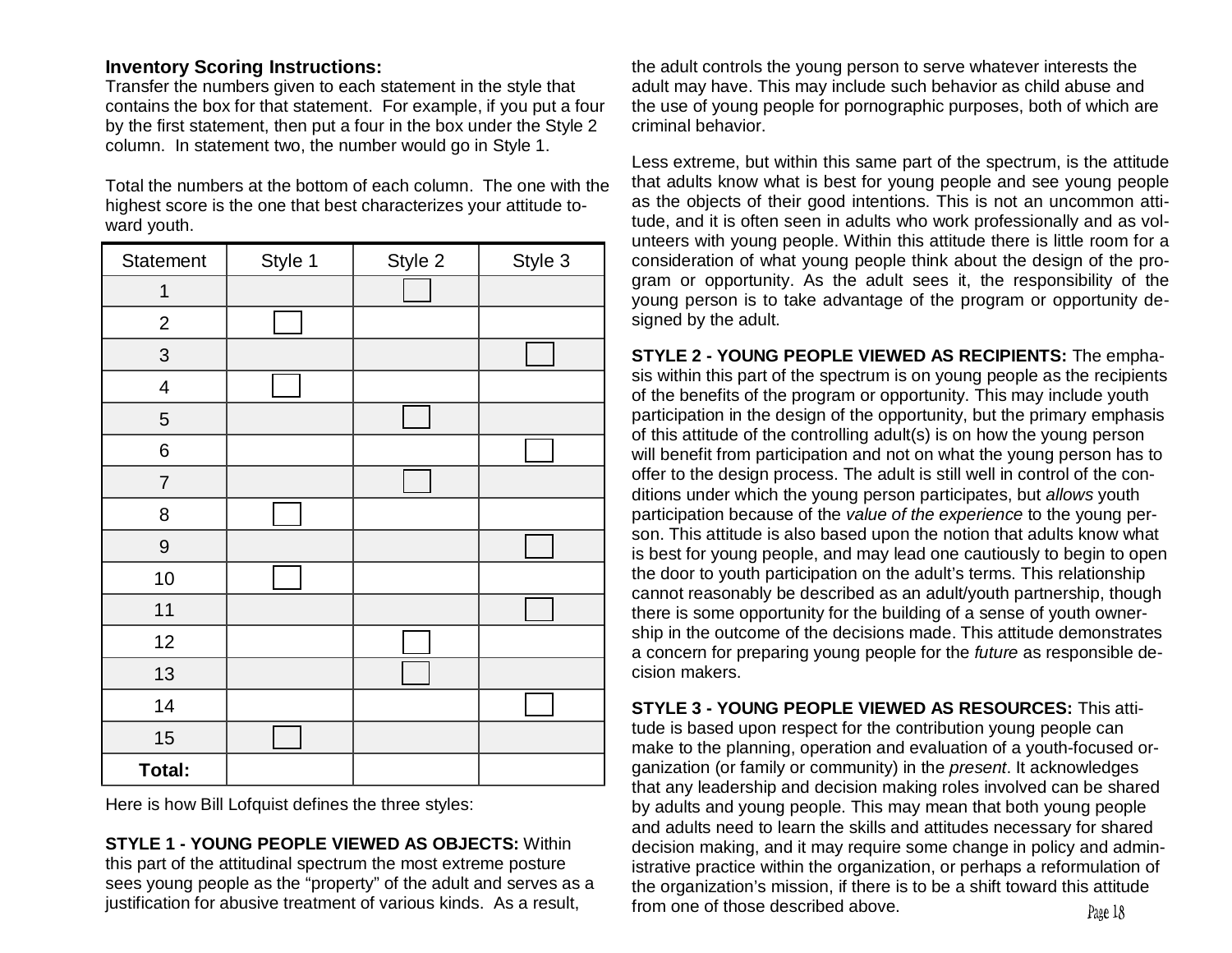# Resources

- •• The Innovation Center for Community and Youth Development provides a variety of training and resources. Contact 3 01.9 61.2 8 3 7 or http://w w w.th ein n o v atio n c e nter.org, or info @th ein n o v atio n c e nter.org
- Center for 4-H Youth Development part of the University of Minnesota's Extension Office: http://www.fourh.umn.edu/
- Youth on Board provides training and resources to help revolutionize the role of young people in society. Visit http:// www.youthonboard.org or call 617.623.9900.
- Youth Involvement in Prevention Programming, a title in Advocates for Youth's series, Issues at a Glance, is available free in English, French, and Spanish at http://www. advocatesfory outh.org or call 202.347.5700.
- The Activism 2000 Project, is a non-partisan organization, encouraging young people to speak up and pursue lasting solutions to problems they care deeply about. Visit http:// www.y outhactivism.comor call 1.800.KID.POWER.
- The Center for Youth Development and Policy Research, a program of the Academy for Educational Development, is dedicated to contributing to better futures for all youth. Learn more at http://cyd.aed.org/
- Community Partnerships with Youth is a national training and resource development organization dedicated to promoting active citizenship through youth and adult partnerships. http://www.cpyinc.org/
- Community Connections for Competent Youth is a program of the University of Wyoming's Cooperative Extension Service. Learn more at http://www.uwyo.edu/ces/FAMILY/ CYFAR/Cyfar.htm
- The Forum for Youth Investment helps organizations that invest in youth invest in change. Headed by oft-quoted youth development researcher, Karen Pittman, the Forum offers insightful articles and research papers. http://www. forumforyouthinvestment.org or 301.270.6250
- LISTEN, Inc. is committed to developing leadership and to strengthening the social capital of urban youth ages 14-29

for civic engagement and community problem solving. Visit them online at http://www.lisn.org or call 202.483.4494

- The National Youth Agency of the United Kingdom offers a great deal of information on successful programs in the UK. Go to http://www.nya.org.uk.
- National Youth Development Information Center has a plethora of resources available on its website: http://www. nydic.org/nydic/. 1.877.NYDIC.4.U
- Public Private Ventures offers information on ways communities can work with youth and information about youth development in general. http://www.ppv.org or call 215.557.4400
- Project AIM is a youth-driven assets approach that provides pre-existing youth organizations with a foundation for success. Learn more at http://www.project-aim.org or call 1.877.353.1333
- What Kids Can Do is a site dedicated to telling the stories of young people who are working with adults and their communities on issues of most concern to them. Visit http://www. whatkids c ando.org or c all 401.247.7665
- •• Youth Action Net connects youth activists to one another and tells their stories. Http://www.youthactionnet.org
- •• Youth Today-Youth Tomorrow has links to many topics related to youth leadership and youth development. Find themat http://w ww.ytyt.org
- •• The Maze website of Australia's Office of Employment and Youth has great resources for youth and adults working together. See it all at http://www.maze.sa.gov.au/
- National Youth Rights Association provides an online forum for rights activists. See more at http://nyra.ecg.net
- Partnership for Children is Kansas City's effort to engage y o uth in w orkin g for <sup>c</sup> h a n g e. http://w w w.pfc.org
- Youth Ventures is a mass movement of young people who are changing the world by creating ventures that enrich their communities. http://www.youthventure.org or 703.527.4126